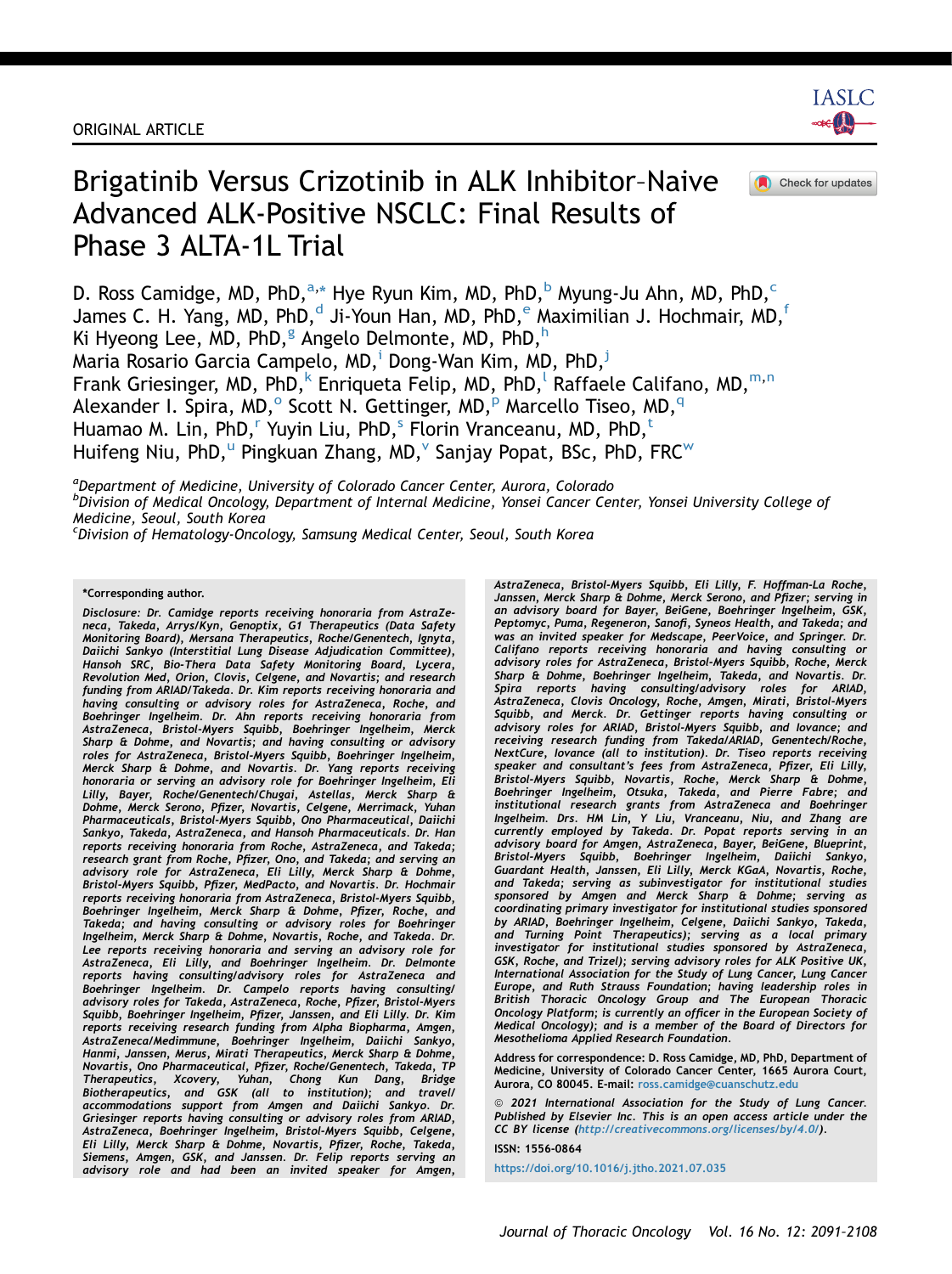<span id="page-1-10"></span><span id="page-1-9"></span><span id="page-1-8"></span><span id="page-1-7"></span><span id="page-1-6"></span><span id="page-1-5"></span><span id="page-1-4"></span><span id="page-1-3"></span><span id="page-1-2"></span><span id="page-1-1"></span><span id="page-1-0"></span><sup>d</sup>Department of Medical Oncology, National Taiwan University Cancer Center, Taipei, Taiwan e Department of Precision Medicine, National Cancer Center, Gyeonggi, South Korea <sup>f</sup>Department of Respiratory and Critical Care Medicine, Karl Landsteiner Institute of Lung Research and Pulmonary Oncology, Vienna, Austria <sup>g</sup>Internal Medicine Department, Chungbuk National University Hospital, Chungbuk, South Korea <sup>h</sup>Department of Medical Oncology, Istituto Romagnolo per lo Studio dei Tumori "Dino Amadori" (IRST) Istituto di Ricovero e Cura a Carattere Scientifico (IRCCS), Meldola, Italy <sup>i</sup> Department of Medical Oncology, Complejo Hospitalario Universitario A Coruña (CHUAC), University Hospital A Coruña, A Coruña, Spain <sup>j</sup>Department of Internal Medicine, Seoul National University Hospital, Seoul National University College of Medicine, Seoul, South Korea k Department of Hematology and Oncology, Pius-Hospital Oldenburg, University of Oldenburg, Oldenburg, Germany Vall d'Hebron Institute of Oncology, Vall d'Hebron University Hospital, Barcelona, Spain <sup>m</sup>Department of Medical Oncology, The Christie NHS Foundation Trust, Manchester, United Kingdom <sup>n</sup>Department of Medical Oncology, Division of Cancer Sciences, The University of Manchester, Manchester, England, United Kingdom  $^{\rm o}$ De $\rm {partial}$  of Medical Oncology, Virginia Cancer Specialists, US Oncology Research, Fairfax, Virginia <sup>p</sup>Department of Medical Oncology, Yale Cancer Center, New Haven, Connecticut <sup>q</sup>Department of Medicine and Surgery, University Hospital of Parma, Parma, Italy r Global Evidence and Outcome, Millennium Pharmaceuticals, Inc., a wholly-owned subsidiary of Takeda Pharmaceutical Company Limited, Cambridge, Massachusetts <sup>s</sup>Oncology Statistics, Millennium Pharmaceuticals, Inc., a wholly-owned subsidiary of Takeda Pharmaceutical Company Limited, Cambridge, Massachusetts <sup>t</sup>Clinical Science, Millennium Pharmaceuticals, Inc., a wholly-owned subsidiary of Takeda Pharmaceutical Company Limited, Cambridge, Massachusetts u Oncology Translational Sciences, Millennium Pharmaceuticals, Inc., a wholly-owned subsidiary of Takeda Pharmaceutical Company Limited, Cambridge, Massachusetts v Oncology Clinical Research, Millennium Pharmaceuticals, Inc., a wholly-owned subsidiary of Takeda Pharmaceutical Company Limited, Cambridge, Massachusetts

<span id="page-1-19"></span><span id="page-1-18"></span><span id="page-1-17"></span><span id="page-1-16"></span><span id="page-1-15"></span><span id="page-1-14"></span><span id="page-1-13"></span><span id="page-1-12"></span><span id="page-1-11"></span>wRoyal Marsden Hospital, London, United Kingdom

Received 28 July 2021; accepted 30 July 2021 Available online - 16 September 2021

#### ABSTRACT

Introduction: In the phase 3 study entitled ALK in Lung cancer Trial of brigAtinib in 1st Line (ALTA-1L), which is a study of brigatinib in ALK inhibitor–naive advanced ALKpositive NSCLC, brigatinib exhibited superior progressionfree survival (PFS) versus crizotinib in the two planned interim analyses. Here, we report the final efficacy, safety, and exploratory results.

Methods: Patients were randomized to brigatinib 180 mg once daily (7-d lead-in at 90 mg once daily) or crizotinib 250 mg twice daily. The primary end point was a blinded independent review committee–assessed PFS. Genetic alterations in plasma cell-free DNA were assessed in relation to clinical efficacy.

**Results:** A total of 275 patients were enrolled (brigatinib,  $n =$ 137; crizotinib,  $n = 138$ ). At study end, (brigatinib median follow-up  $=$  40.4 mo), the 3-year PFS by blinded independent review committee was 43% (brigatinib) versus 19% (crizotinib; median = 24.0 versus 11.1 mo, hazard ratio  $[HR] =$ 0.48, 95% confidence interval [CI]: 0.35–0.66). The median overall survival was not reached in either group  $(HR = 0.81,$ 95% CI: 0.53–1.22). Posthoc analyses suggested an overall survival benefit for brigatinib in patients with baseline brain metastases (HR =  $0.43$ , 95% CI: 0.21-0.89). Detectable baseline EML4-ALK fusion variant 3 and TP53 mutation in plasma were associated with poor PFS. Brigatinib exhibited superior efficacy compared with crizotinib regardless of EML4-ALK variant and TP53 mutation. Emerging secondary ALK mutations were rare in patients progressing on brigatinib. No new safety signals were observed.

Conclusions: In the ALTA-1L final analysis, with longer follow-up, brigatinib continued to exhibit superior efficacy and tolerability versus crizotinib in patients with or without poor prognostic biomarkers. The suggested survival benefit with brigatinib in patients with brain metastases warrants future study.

© 2021 International Association for the Study of Lung Cancer. Published by Elsevier Inc. This is an open access article under the CC BY license ([http://creativecommons.](http://creativecommons.org/licenses/by/4.0/) [org/licenses/by/4.0/\)](http://creativecommons.org/licenses/by/4.0/).

Keywords: Anaplastic lymphoma kinase; ALK tyrosine kinase inhibitor; Brigatinib; Crizotinib; Non–small cell lung cancer

### Introduction

Brigatinib is an oral tyrosine kinase inhibitor (TKI) that has potent activity against the EML4-ALK fusion that drives 3% to 5% of NSCLC.<sup>1-[4](#page-16-0)</sup> Furthermore, brigatinib has exhibited activity against a broad range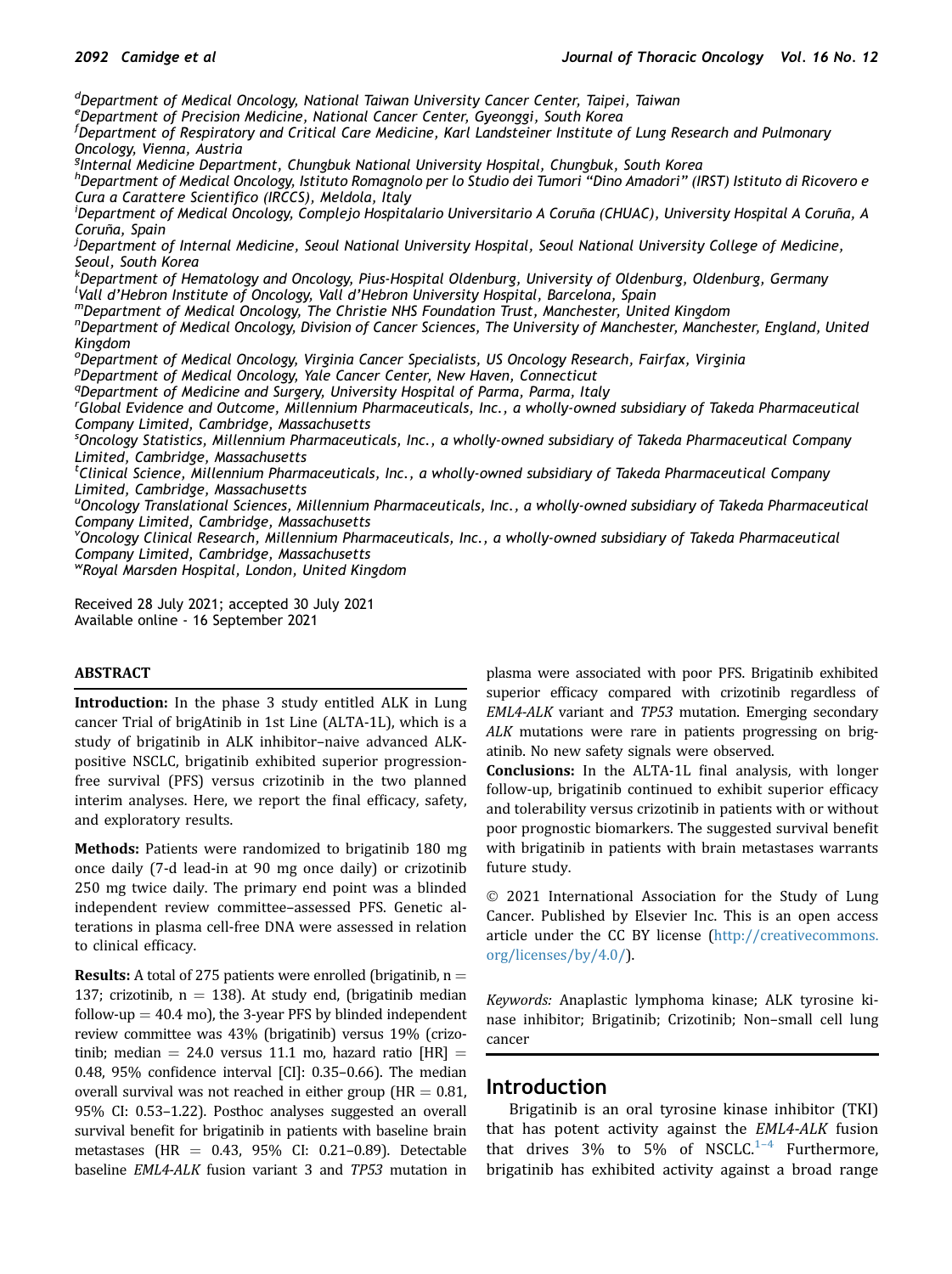<span id="page-2-0"></span>

**B**

**Investigator-Assessed Systemic PFS: ITT Population**



Figure 1. Efficacy of brigatinib and crizotinib in TKI-naive ALK $+$  NSCLC. (A) BIRC-assessed and (B) investigator-assessed PFS for the ITT population. (C) Forest plot of HRs for BIRC-assessed PFS across predefined patient subgroups. (D) Duration of response in confirmed responders. Intracranial PFS by BIRC in (E) patients with baseline brain metastases by BIRC assessment and (F) all patients (ITT population). Time-to-event plots illustrate Kaplan-Meier estimates. <sup>a</sup>HR was not calculated for current smokers because of insufficient patient numbers (brigatinib,  $n = 3$ ; crizotinib,  $n = 7$ ). <sup>b</sup>HR was not calculated for patients who had an ECOG performance status of 2 because of insufficient patient numbers (brigatinib,  $n = 7$ ; crizotinib,  $n = 7$ ). <sup>c</sup>Brain metastases at baseline as assessed by the investigator. <sup>d</sup>Previous chemotherapy in a locally advanced or metastatic setting. <sup>e</sup>Intracranial reviewers were independent from systemic reviewers. Only brain lesions were reviewed. Patients were counted as having an event if there was a radiologic progression, radiotherapy to the brain, or death. <sup>f</sup>Per BIRC assessment. <sup>g</sup>includes one patient with radiotherapy to the brain. <sup>h</sup>includes three patients with radiotherapy to the brain.<br><sup>Includes one patient with radiotherapy to the brain. <sup>I</sup>ncludes six patients with radiotherapy</sup> Includes one patient with radiotherapy to the brain. <sup>j</sup>Includes six patients with radiotherapy to the brain. BIRC, blinded independent review committee; CI, confidence interval; ECOG, Eastern Cooperative Oncology Group; HR, hazard ratio; ITT, intention-to-treat; NE, not estimable; PFS, progression-free survival.

of ALK resistance mutations.<sup>[1](#page-16-0)</sup> The phase 3 study ALK in Lung cancer Trial of brigAtinib in 1st Line (ALTA-1L) reported the superior efficacy of brigatinib compared with crizotinib in patients with ALK TKI–

naive advanced ALK-positive  $(ALK+)$  NSCLC.<sup>[5](#page-16-1),[6](#page-16-2)</sup> After the median follow-up of 11 months in the brigatinib arm, ALTA-1L met its primary end point, exhibiting significantly improved blinded independent review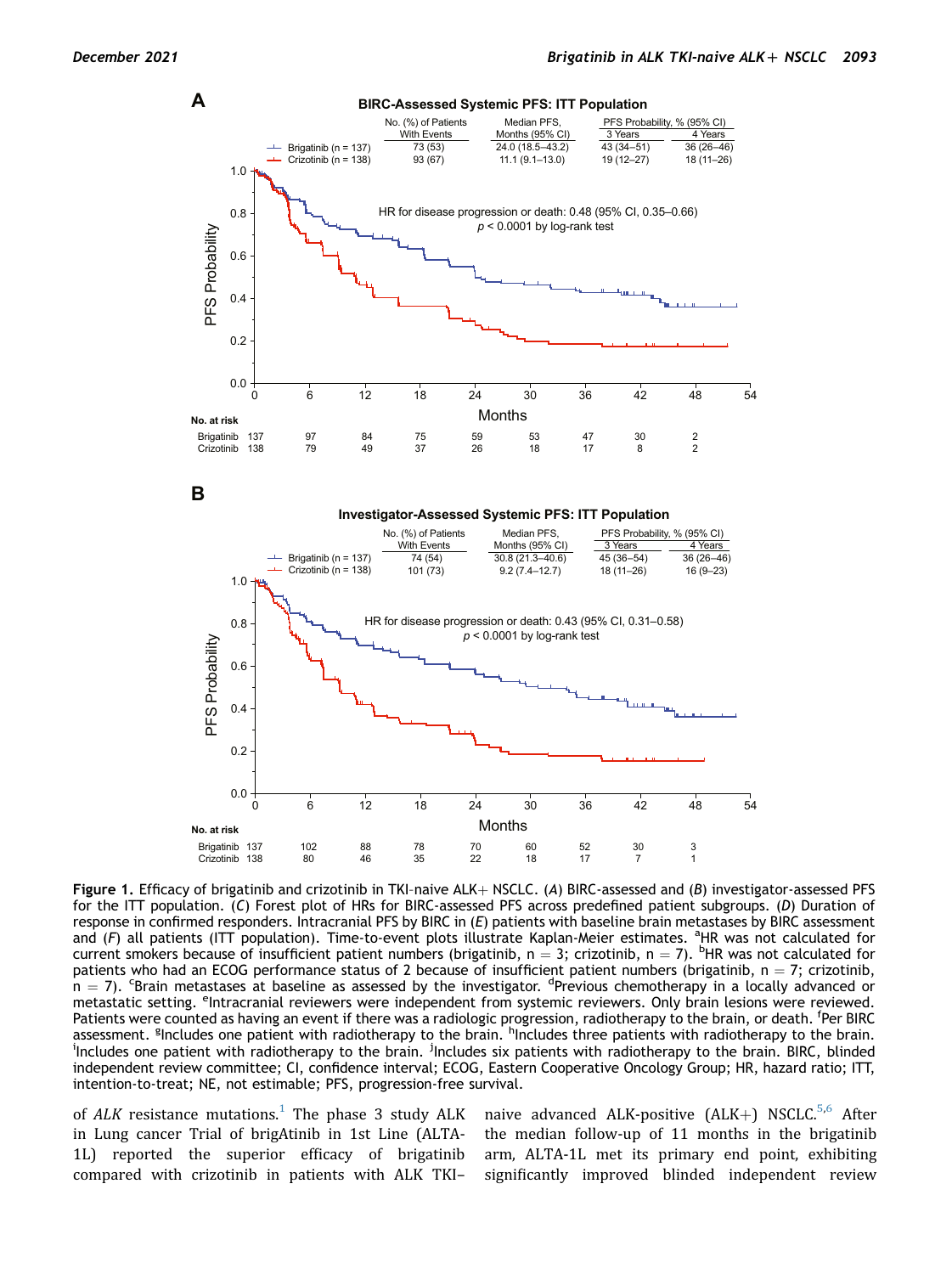| Subgroup                                  | No. of Patients<br>Brigatinib/Crizotinib |                  |                   | <b>HR for Disease</b><br>Progression or Death (95% CI) |  |
|-------------------------------------------|------------------------------------------|------------------|-------------------|--------------------------------------------------------|--|
| <b>Overall</b>                            |                                          | 137/138          |                   | $0.48(0.35 - 0.66)$                                    |  |
| Age                                       | 18 to 64 years<br>$≥65$ years            | 93/95<br>44/43   |                   | $0.42(0.29 - 0.63)$<br>$0.58(0.33 - 1.01)$             |  |
| Sex                                       | Female<br>Male                           | 69/81<br>68/57   |                   | $0.47(0.30 - 0.73)$<br>$0.48(0.30 - 0.75)$             |  |
| Race                                      | Non-Asian<br>Asian                       | 78/89<br>59/49   |                   | $0.56(0.38 - 0.84)$<br>$0.35(0.20 - 0.59)$             |  |
| Smoking status <sup>a</sup>               | Never smoker<br>Former smoker            | 84/75<br>50/56   |                   | $0.43(0.28 - 0.65)$<br>$0.48(0.29 - 0.80)$             |  |
| ECOG perfomance status <sup>b</sup>       | 0                                        | 54/53<br>76/78   |                   | $0.25(0.13 - 0.48)$<br>$0.54(0.37 - 0.79)$             |  |
| Brain metastases at baseline <sup>c</sup> | Yes<br>No                                | 40/41<br>97/97   |                   | $0.25(0.14 - 0.46)$<br>$0.62(0.43 - 0.91)$             |  |
| Prior chemotherapy <sup>d</sup>           | Yes<br>No                                | 36/37<br>101/101 |                   | $0.45(0.24 - 0.83)$<br>$0.50(0.35 - 0.73)$             |  |
|                                           |                                          |                  | 1.0<br>0.0<br>0.5 | 2.0<br>1.5                                             |  |

Brigatinib Better Crizotinib Better

**D**

#### **Duration of Response in Confirmed Responders**



Figure 1. Continued.

committee (BIRC)–assessed progression-free survival (PFS) with brigatinib versus crizotinib (hazard ratio  $[HR] = 0.49, 95\%$  confidence interval  $[CI]: 0.33-0.74$ ,  $p < 0.001$ .<sup>[5](#page-16-1)</sup> At the second interim analysis with a median follow-up of 25 months for brigatinib, the PFS was consistent with the first analysis (HR  $= 0.49, 95\%$ CI: 0.35-0.68,  $p < 0.0001$ ), and data on overall survival (OS) was maturing (HR = 0.92, 95% CI: 0.57– 1.47; brigatinib, 24% of events; crizotinib, 27% of events).<sup>[6](#page-16-2)</sup>

More than 15 EML4-ALK fusion variants have been identified, most often variants 1 (V1), 2 (V2), and 3a/b  $(V3)$ . Emerging evidence suggests that *EML4-ALK* variant status may affect treatment outcomes and acquired resistance to ALK inhibitors. $7-9$  $7-9$  In addition, concomitant TP53 mutations may negatively affect treatment outcomes. $10-12$  $10-12$  However, there are limited clinical trial data on the effect of EML4-ALK variant and TP53 mutation status on the efficacy of ALK inhibitors including brigatinib, especially in the first-line setting.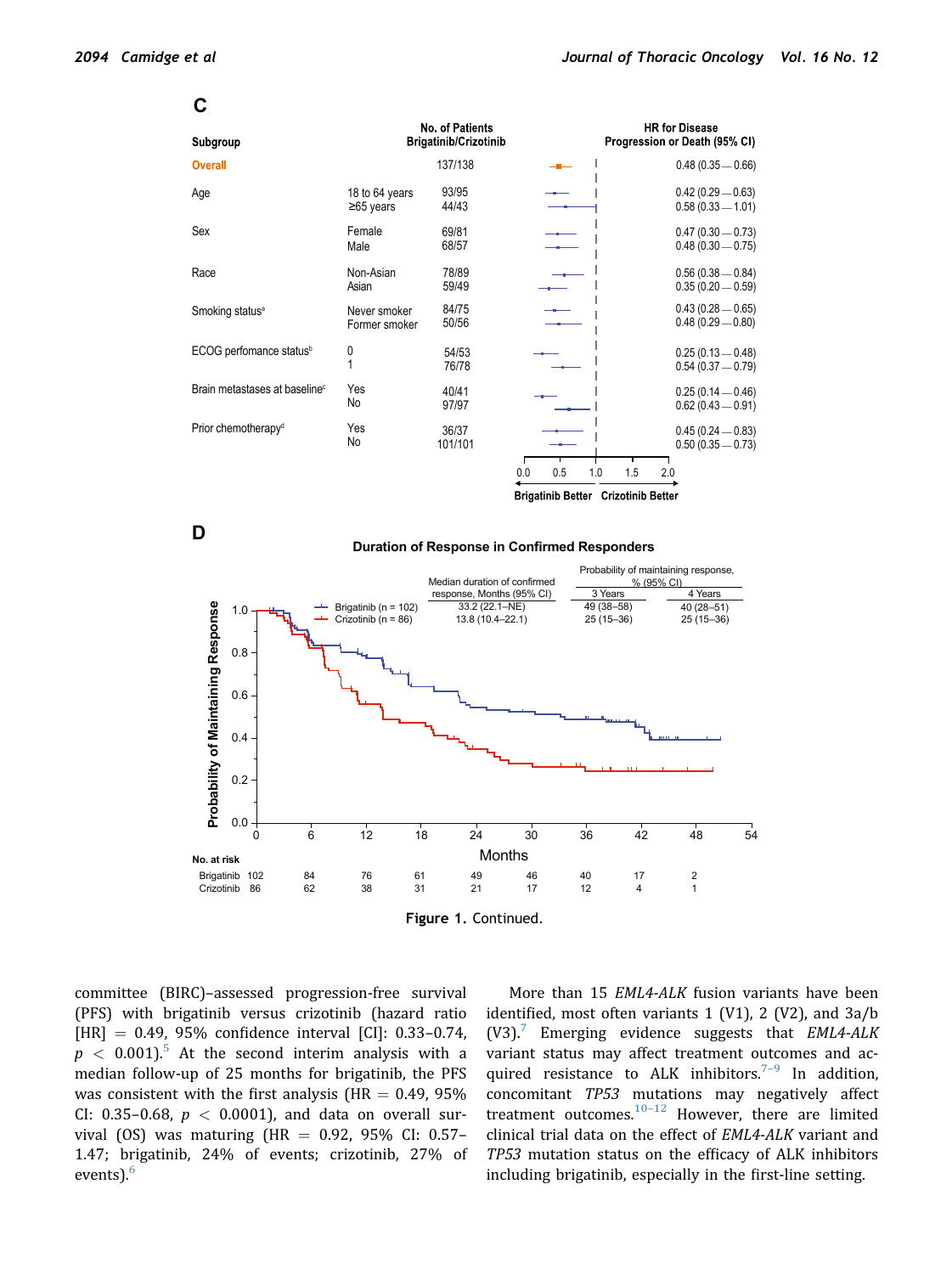

#### **BIRCe-Assessed Intracranial PFS: Patients With Brain Metastases at Baselinef**



**F**

**BIRCe-Assessed Intracranial PFS: ITT Population**



Figure 1. Continued.

Here, we report the final efficacy and safety data from ALTA-1L, with a median follow-up of 40 months in the brigatinib arm and exploratory analyses of the impact of EML4-ALK fusion variants and other molecular oncogenic mutations, including TP53 status, on clinical efficacy.

# Materials and Methods

#### Study Design and Patients

ALTA-1L was a randomized, open-label, phase 3, multicenter, international study [\(ClinicalTrials.gov](http://ClinicalTrials.gov) identifier: NCT02737501). Detailed methods have been published. $5.6$  $5.6$  Patients aged 18 years or older with locally advanced or metastatic NSCLC who had not received ALK-targeted therapy were randomized (1:1) to receive oral brigatinib 180 mg once daily (with 7 d lead-in at 90 mg once daily) or oral crizotinib 250 mg twice daily until the achievement of progressive disease (PD), intolerable toxicity, or another discontinuation criterion. Randomization was stratified by the presence or absence of baseline brain metastases and completion of at least one full cycle of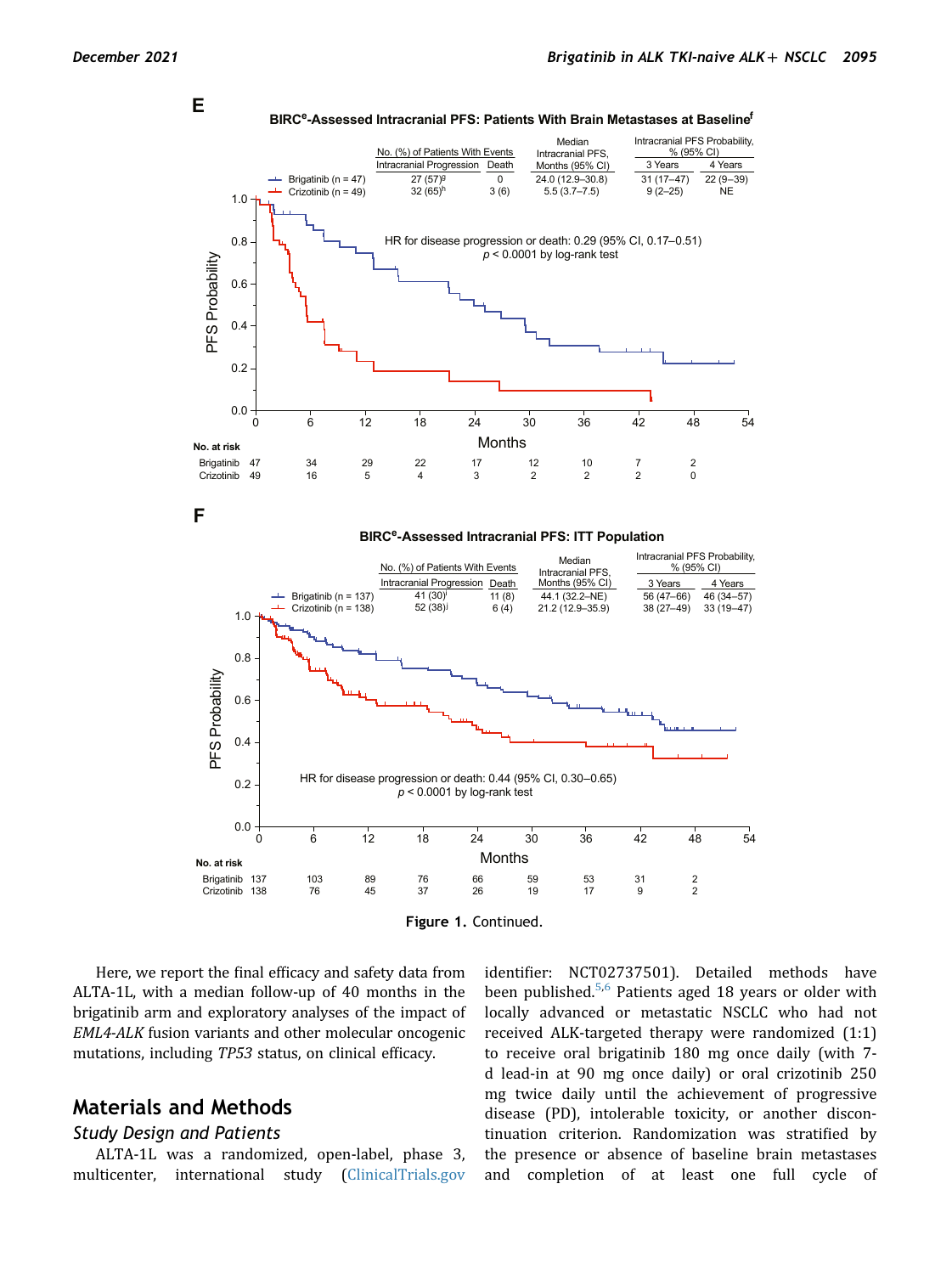<span id="page-5-0"></span>

Figure 2. Overall survival (A) in the ITT population without adjustment for crossover,  $(B, C)$  in sensitivity analyses that adjusted for crossover using (B) the MSM and (C) IPCW Cox models, and in patients (D) with and (E) without brain metastases at baseline. <sup>a</sup>Brain metastasis present at baseline on the basis of investigator assessment. CI, confidence interval; HR, hazard ratio; ITT, intention-to-treat; IPCW, inverse probability of censoring weight; MSM, marginal structural model.

chemotherapy for locally advanced or metastatic disease (yes or no). Patients with asymptomatic or stable central nervous system (CNS) metastases were permitted. Patients in the crizotinib arm could cross over to brigatinib after BIRC-assessed progression (after 10-d washout from crizotinib). Subsequent anticancer therapies after discontinuation of the study drug were selected by the physician in agreement with the patient.

The protocol was approved by local institutional review boards or ethics committees at each site. The trial was conducted in accordance with the principles of the Declaration of Helsinki and International Council for Harmonization guidelines for good clinical

practice. All patients provided written informed consent.

#### **Outcomes**

The primary end point was BIRC-assessed PFS per Response Evaluation Criteria in Solid Tumors, version 1.1.<sup>[13](#page-17-0)</sup> Secondary end points included BIRC-assessed confirmed objective response rate (ORR), confirmed intracranial ORR, intracranial PFS, OS, duration of response (DoR), safety, and change from baseline in global health status (GHS)/quality of life (QoL) (per European Organization for Research and Treatment of Cancer [EORTC] QoL Questionnaire [QLQ]–C30 version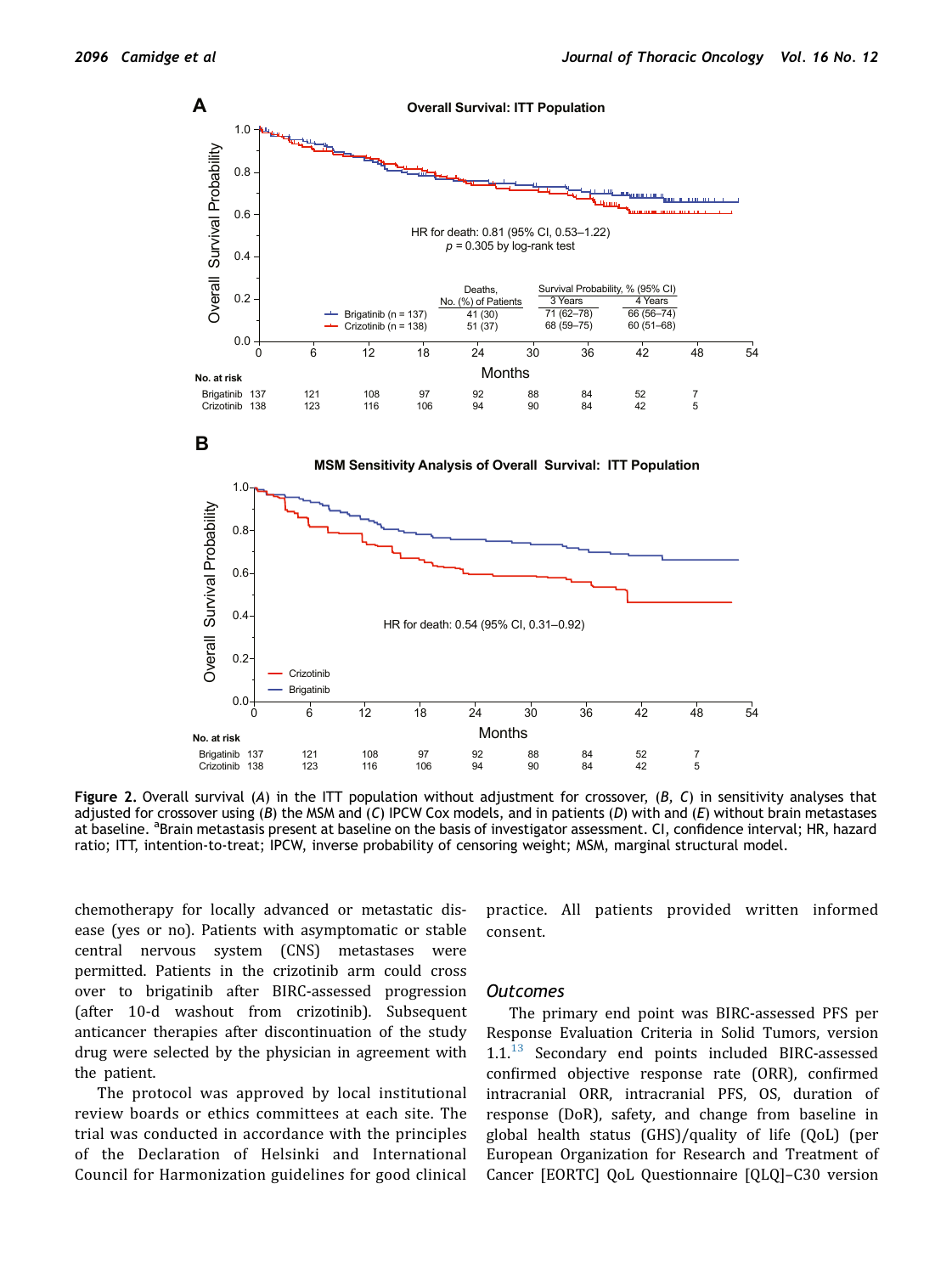

Figure 2. Continued.

3.0). Exploratory end points included BIRC-assessed PFS and confirmed ORR on brigatinib in patients who crossed over to brigatinib after progression on crizotinib. Investigator-assessed PFS and intracranial DoR were also analyzed. Exploratory analyses assessed molecular determinants (e.g., ALK-EML4 fusion variant and TP53 mutation status) of efficacy (PFS, OS, and confirmed ORR assessed by BIRC) and emerging mutations over time.

#### **Assessments**

The disease was assessed by imaging at screening, every 8 weeks through cycle 14 (28 d/cycle), and then every 12 weeks through treatment discontinuation. There were two BIRCs: one evaluated all diseases; the other evaluated only intracranial CNS disease. Objective responses were confirmed at least 4 weeks after the initial observation.

Blood samples for biomarker studies were collected at screening, cycle 3, day 2, and end of treatment (EOT). The mutation status of ALK and other oncogenes was determined through next-generation sequencing (NGS) of cell-free DNA in plasma (ctDx Lung NGS panel, Resolution Bioscience, Kirkland, WA).

Adverse events (AEs) were graded according to National Cancer Institute Common Terminology Criteria for AEs, version 4.03.

The EORTC QLQ-C30 (version  $3.0$ )<sup>[14](#page-17-1)</sup> and its lung cancer-specific module (QLQ-LC13 version  $3.0$ )<sup>[15](#page-17-2)</sup> were administered at baseline, day 1 of every 4-week cycle, EOT, and 30 days after the last dose.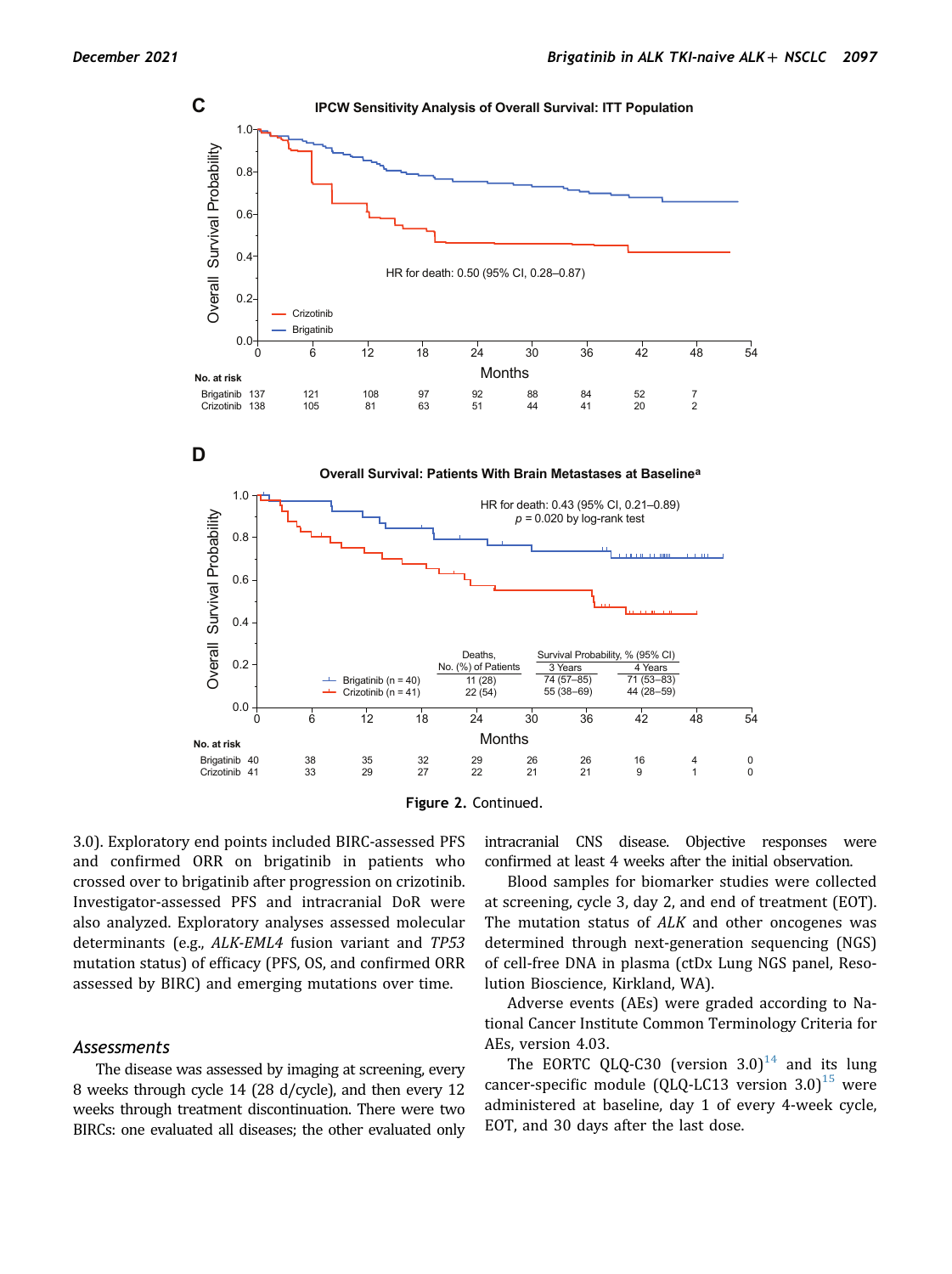

Figure 2. Continued.

#### Statistical Analysis

The study was closed approximately 3 years after the last patient was enrolled because the primary end point (BIRC-assessed PFS) met the prespecified critical value at the first interim analysis and was confirmed at the second interim analysis. Efficacy was evaluated

in the intention-to-treat population. The primary end point was compared between treatment arms using a two-sided log-rank test stratified by baseline brain metastases (yes or no) and previous chemotherapy (yes or no). The preplanned analyses of OS were performed at the final analysis, as the primary end

<span id="page-7-0"></span>

| Table 1. Baseline ALK Fusion Variant and TP53 Mutation Status: Prevalence and Effect on Efficacy |                     |                    |  |
|--------------------------------------------------------------------------------------------------|---------------------|--------------------|--|
| <b>Baseline Mutation Status</b>                                                                  | <b>Brigatinib</b>   | Crizotinib         |  |
| Patients with plasma samples, n                                                                  | 123                 | 127                |  |
| ALK fusion detected, n/N (%)                                                                     | 67/123(54)          | 69/127 (54)        |  |
| <b>EML4-ALK</b> fusion detected                                                                  | 57/123 (46)         | 64/127 (50)        |  |
| $V1, n/N$ (%)                                                                                    | 25/57(44)           | 30/64(47)          |  |
| ORR, n/N (%) [95% CI]                                                                            | 21/25 (84) [64-96]  | 22/30 (73) [54-88] |  |
| Median PFS, mo (95% CI)                                                                          | 29.0 (18.0-NE)      | $13.0(7.4-24.0)$   |  |
| V2, n/N (%)                                                                                      | 6/57(11)            | 5/64(8)            |  |
| ORR, n/N (%) [95% CI]                                                                            | $5/6$ (83) [36-100] | $3/5(60)$ [15-95]  |  |
| Median PFS, mo (95% CI)                                                                          | 16.0 $(6.3-NE)$     | 11.0 $(7.4-NE)$    |  |
| $V3, n/N$ (%)                                                                                    | 23/57(40)           | 21/64(33)          |  |
| ORR, n/N (%) [95% CI]                                                                            | 19/23 (83) [61-95]  | 14/21 (67) [43-85] |  |
| Median PFS, mo (95% CI)                                                                          | 16.0 $(7.6-NE)$     | $7.4(3.7-13.0)$    |  |
| $V5, n/N$ (%)                                                                                    | 1/57(2)             | 0                  |  |
| ORR, n/N (%) [95% CI]                                                                            | $1/1$ (100) [3-100] |                    |  |
| Median PFS, mo (95% CI)                                                                          | 5.5 (NE-NE)         |                    |  |
| $V5'$ , n/N $(\%)$                                                                               | 2/57(4)             | 7/64(11)           |  |
| ORR, n/N (%) [95% CI]                                                                            | 2/2 (100) [16-100]  | $3/7$ (43) [10-82] |  |
| Median PFS, mo (95% CI)                                                                          | 16.0 $(16.0-NE)$    | $9.9(3.7-NE)$      |  |
| Undetermined, n/N (%)                                                                            | $\mathbf{0}$        | 1/64(2)            |  |
| TP53 status in patients with EML4-ALK fusion detected                                            |                     |                    |  |
| TP53 mutant, $n/N$ (%)                                                                           | 22/57 (39)          | 23/64(36)          |  |
| ORR, n/N (%) [95% CI]                                                                            | 17/22 (77) [55-92]  | 14/23 (61) [39-80] |  |
| Median PFS, mo (95% CI)                                                                          | 18.0 (5.6-NE)       | $7.4(5.6-13.0)$    |  |
| TP53 WT, n/N (%)                                                                                 | 35/57(61)           | 41/64(64)          |  |
| ORR, n/N (%) [95% CI]                                                                            | 31/35 (89) [73-97]  | 29/41 (71) [55-84] |  |
| Median PFS, mo (95% CI)                                                                          | 24.0 (18.0-NE)      | $13.0(9.2-21.0)$   |  |

Note:  $N = 250$  treated patients who had plasma samples at screening.

CI, confidence interval; NE, not estimable; ORR, objective response rate; PFS, progression-free survival; V, variant; WT, wild type.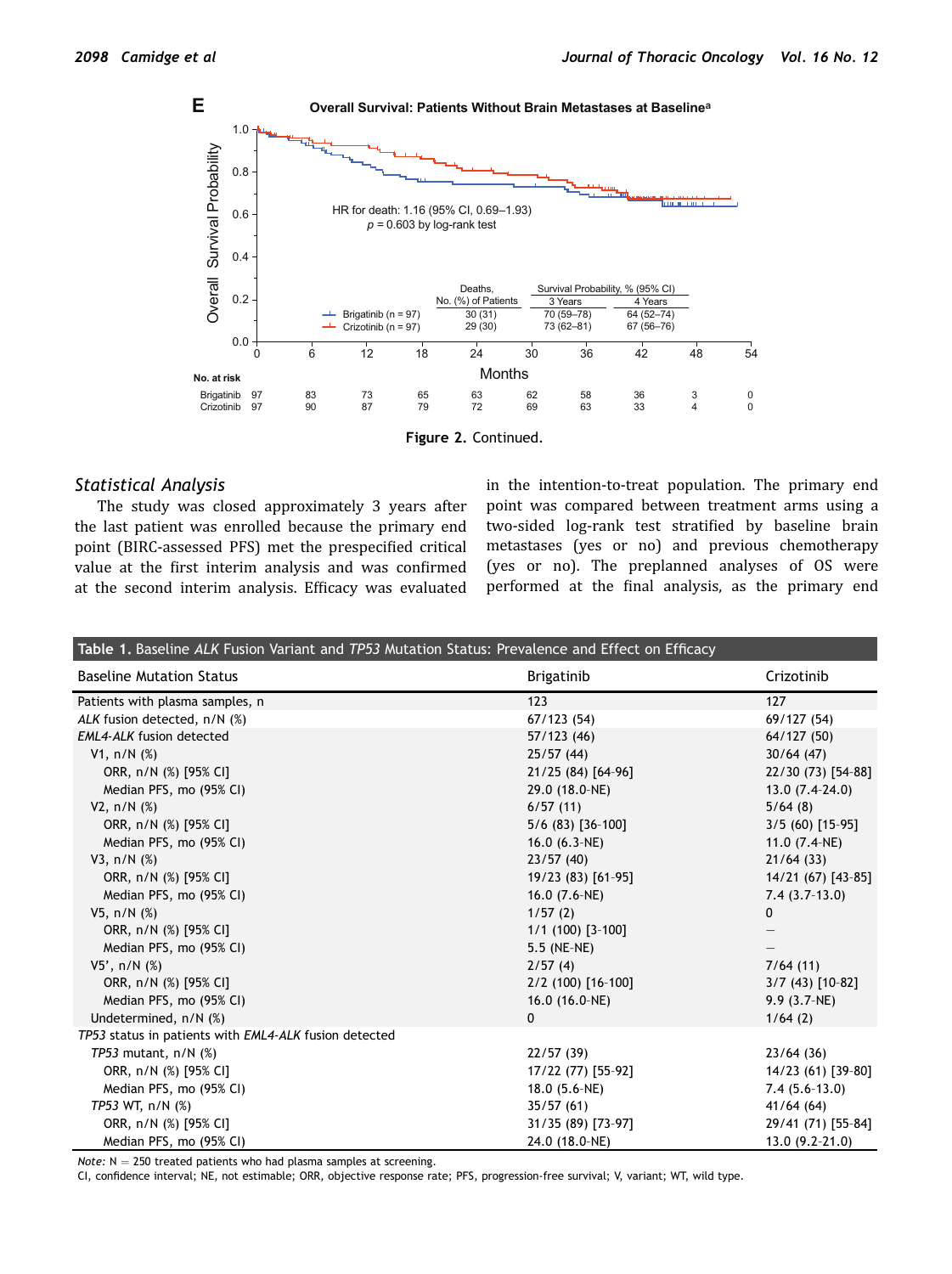### <span id="page-8-0"></span>**A**

#### **PFS by** *EML4-ALK* **Fusion Variant Detected at Baseline**



**B**



Figure 3. Efficacy by baseline molecular variables. (A) Kaplan-Meier plot of BIRC-assessed PFS by the presence of EML4-ALK fusion variant. (B) Multivariate analysis of PFS by baseline molecular and clinical covariates. (C) Overall survival by the presence of EML4-ALK fusion variant. (D) BIRC-assessed PFS and (E) overall survival by TP53 mutation status in patients with EML4-ALK fusion detected in plasma at baseline. BIRC, blinded independent review committee; CI, confidence interval; HR, hazard ratio; iCNS, intracranial central nervous system; OS, overall survival; PFS, progression-free survival; V, variant; WT, wild type.

point was met at the first interim analysis. The analysis of OS was performed using a two-sided stratified log-rank test. Time-to-event analyses estimated median

values and two-sided 95% CIs using Kaplan-Meier (KM) methods. Analyses of OS by baseline brain metastases status were posthoc.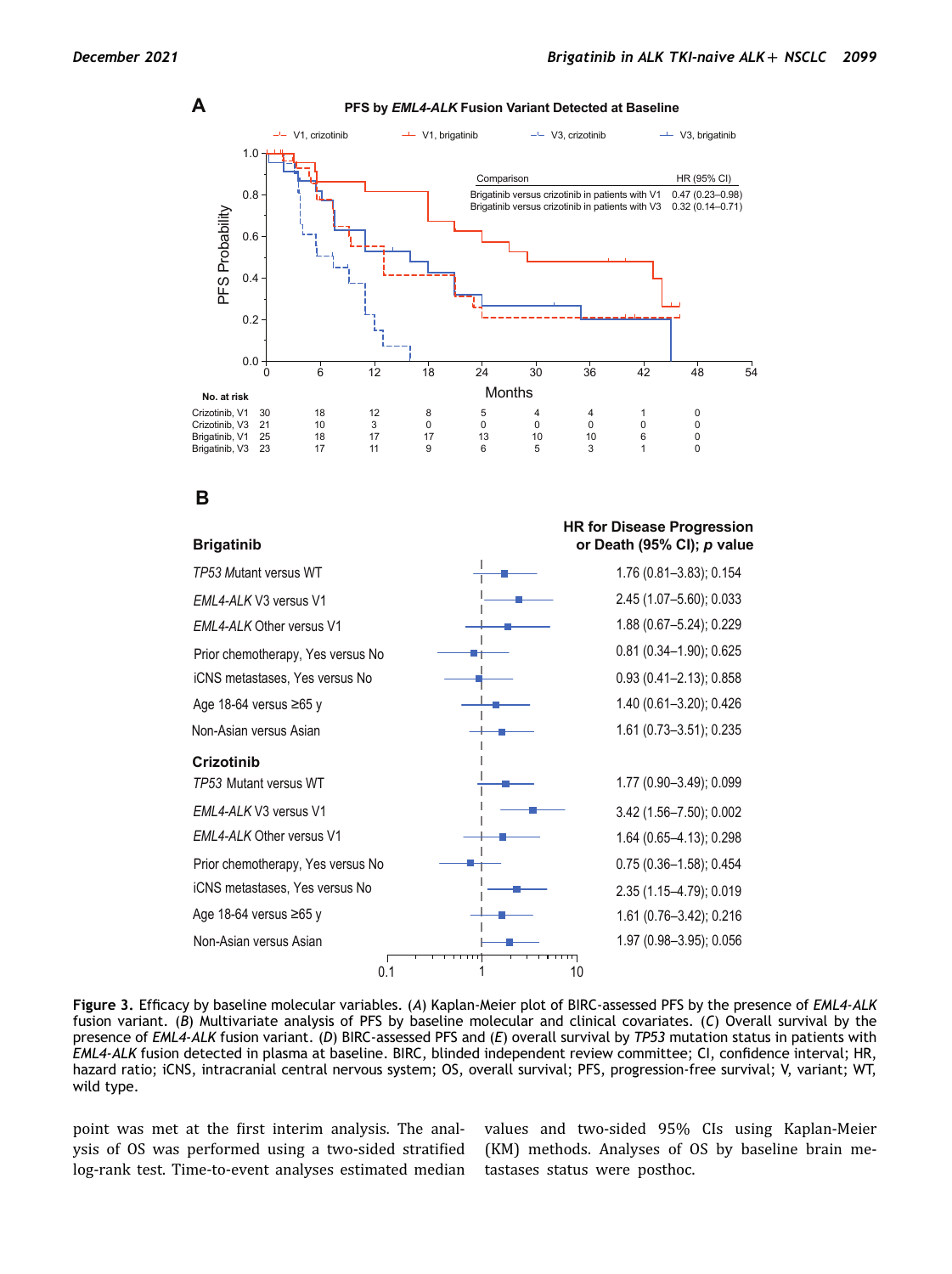

**D**

**PFS by** *TP53* **Status in Patients With** *EML4-ALK* **Fusion Detected at Baseline**





To adjust for potential time-dependent confounding effects of crossover after patients discontinued crizotinib, a marginal structural model (MSM) and an inverse probability of censoring weight Cox model were constructed. $16,17$  $16,17$  The final model included baseline covariates of age, initial diagnosis stage, Eastern Cooperative Oncology Group score, tumor histopathologic class, measurable intracranial CNS disease (yes or no), race (Asian versus non-Asian), sex, smoking history, and strata at randomization and time-dependent covariates of intracranial disease progression, target-lesion size, and Eastern Cooperative Oncology Group score.

Baseline ALK fusion variants and other oncogenic mutations, including TP53 gene status, were characterized in patients with assessable plasma samples, and correlations with ORR, PFS, and OS were evaluated.

The time to worsening in EORTC QLQ-C30 GHS/QoL and other functioning and symptom scores (defined as a  $\geq$ 10-point decrease from baseline) in patients with baseline and any postbaseline EORTC assessment were compared between treatment arms using a two-sided stratified log-rank test. A Cox proportional hazard model with baseline brain metastases and previous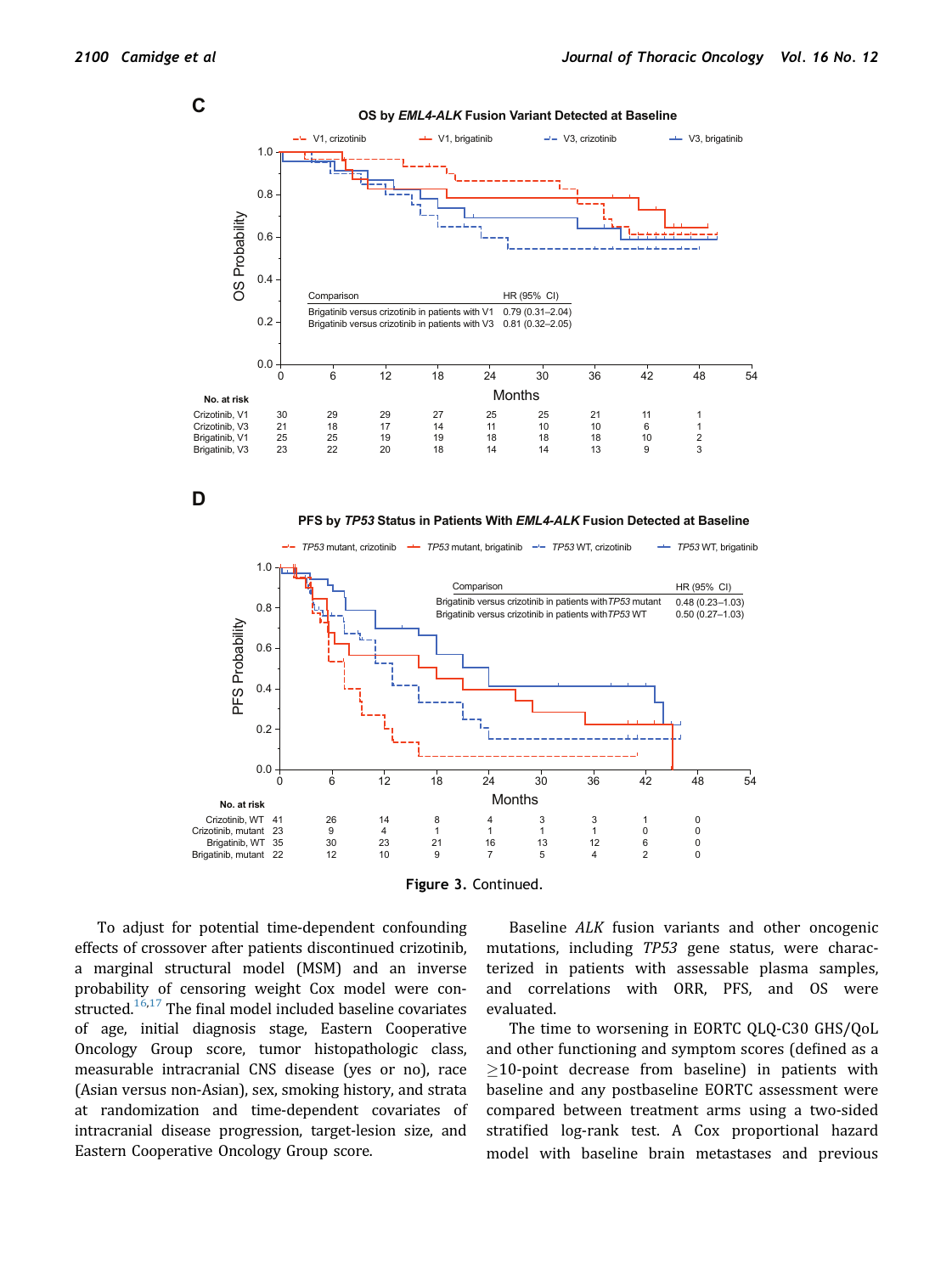

Figure 3. Continued.

chemotherapy as covariates was used to estimate HRs and 95% CIs.

The safety population included patients who received at least one dose of the study drug. Statistical analyses were performed using Base 9.4 SAS/STAT 15.1 software (SAS Institute, Cary, NC) and R (version 4.0.2, R Core Team, Vienna, Austria). Data were reported as of January 29, 2021 (last patient, last contact).

### Results

### Patients

The ALTA-1L patient population has been previously described.<sup>5</sup> A total of 275 patients were randomly assigned to brigatinib (n = 137) or crizotinib (n = 138). Of these, 96 patients (38%) had baseline intracranial CNS metastases by BIRC assessment (brigatinib,  $n = 47$ ; crizotinib,  $n = 49$ ) and 81 (32%) had baseline CNS metastases by investigator assessment (brigatinib,  $n = 40$ ; crizotinib,  $n = 41$ ). Baseline demographic and clinical characteristics were balanced across treatment arms (Supplementary Table 1).

At study end (last patient last contact: January 2021), approximately 3.5 years after the last patient enrolled (August 2017), the median (range) followup was 40.4 (0–52.4) months in the brigatinib arm and 15.2 (0.1–51.7) months in the crizotinib arm. A total of 58 patients (42%) in the brigatinib arm and 16 patients (12%) in the crizotinib arm were still on the study drug before the end of the study (Supplementary Fig. 1). The median (range) duration of assigned treatment was 34.9 (0.1–52.4) months in

the brigatinib arm and 9.3 (0.1–51.5) months in the crizotinib arm.

A total of 65 patients from the crizotinib arm crossed over to brigatinib after PD on crizotinib; of these, 23 patients (35%) remained on brigatinib up to study end. Crossover occurred in 46% of patients (19 of 41) who had brain metastases at baseline per investigators. The median duration of brigatinib treatment in the 65 patients who crossed over from crizotinib was 17.3 (range: 0.1–37.5) months.

### **Efficacy**

Updated PFS. At final analysis, 166 patients had experienced PFS events (PD or death; brigatinib, 73 of 137 [53%]; crizotinib, 93 of 138 [67%]). Brigatinib continued to exhibit superior BIRC-assessed PFS versus crizotinib; the KM-estimated 3-year PFS rate (95% CI) was 43% (34%–51%) in the brigatinib arm and 19% (12%–27%) in the crizotinib arm (median  $[95\% \text{ CI}] = 24.0 \text{ mo} [18.5-$ 43.2] versus 11.1 mo  $[9.1-13.0]$ ; HR = 0.48, 95% CI: 0.35–0.66, log-rank  $p < 0.0001$ ) ([Fig. 1](#page-2-0)A). At 4 years, the BIRC-assessed PFS rate was 36% (26%–46%) in the brigatinib arm and 18% (11%–26%) in the crizotinib arm, although the 4-year data were limited by a high rate of censoring and small sample size (two patients at risk in each group) (Fig.  $1A$ ). The investigator assessments were consistent with BIRC assessments. The investigatorassessed 3-year PFS rate (95% CI) was 45% (36%–54%) with brigatinib and 18% (11%–26%) with crizotinib (median [95% CI] = 30.8 mo [21.3-40.6] versus 9.2 mo [7.4–12.7]; HR ¼ 0.43, 95% CI: 0.31–0.58, log-rank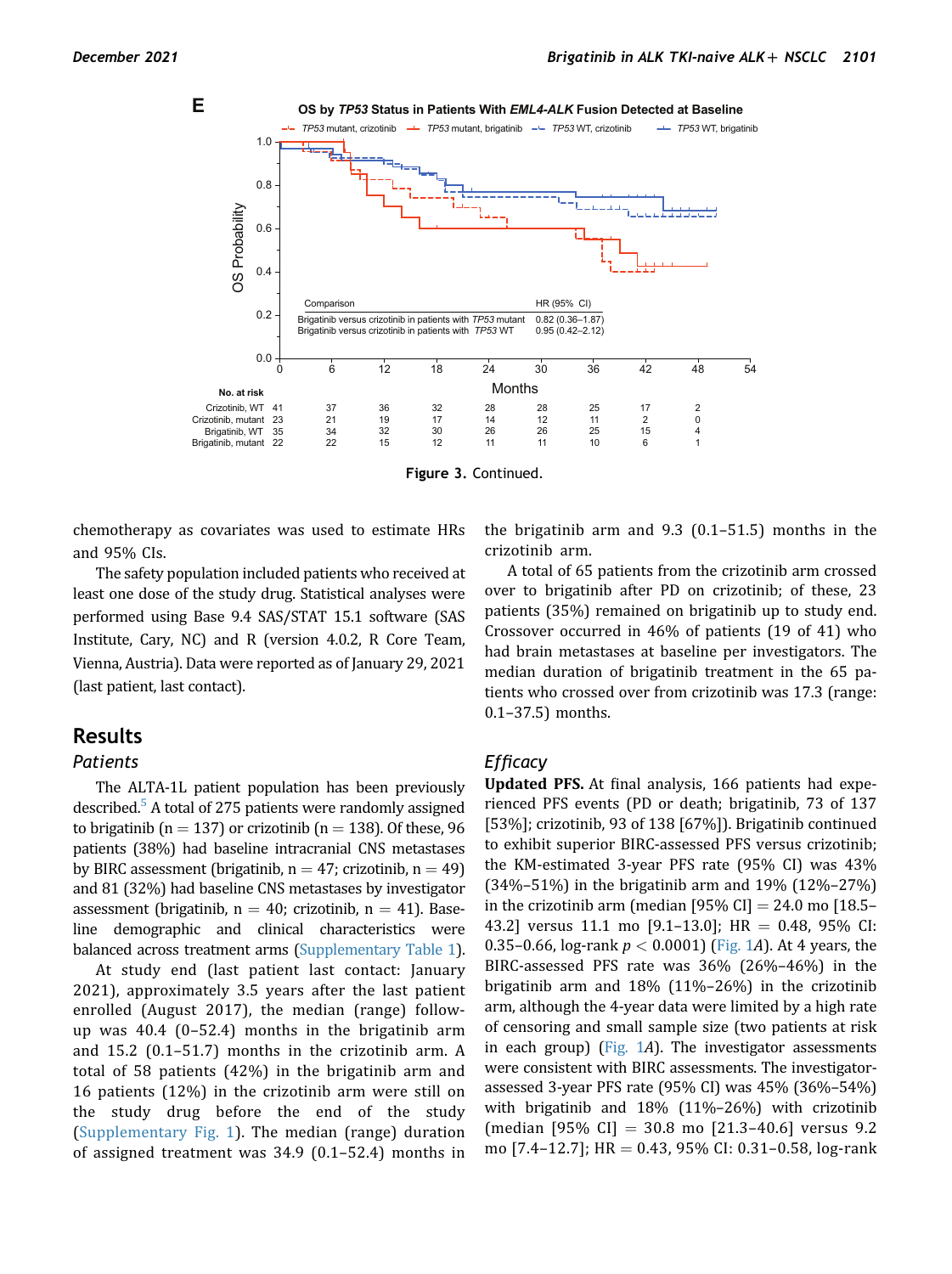<span id="page-11-2"></span>

| Table 2. Safety Overview and Treatment-Emergent Adverse Events of Grade 3 or Higher Reported in at Least 2% of Patients |  |  |  |
|-------------------------------------------------------------------------------------------------------------------------|--|--|--|
| in Either Treatment Arm                                                                                                 |  |  |  |

| Patients with $\geq$ 1 event, n (%)                                                     | Brigatinib ( $n = 136$ ) | Crizotinib ( $n = 137$ ) |
|-----------------------------------------------------------------------------------------|--------------------------|--------------------------|
| Overview of adverse events                                                              |                          |                          |
| Any-grade adverse event                                                                 | 136 (100)                | 137 (100)                |
| Grade 3-4 adverse event                                                                 | 95 (70)                  | 77 (56)                  |
| Adverse events leading to death (grade 5)                                               | 11(8)                    | 11(8)                    |
| Treatment-related                                                                       | 0                        | 0                        |
| Adverse event leading to treatment discontinuation                                      | 18(13)                   | 12(9)                    |
| Adverse event leading to dose reduction                                                 | 60(44)                   | 34(25)                   |
| Adverse event leading to dose interruption                                              | 98 (72)                  | 65 (47)                  |
| Grade $\geq$ 3 adverse events reported in $\geq$ 2% of patients in either treatment arm |                          |                          |
| Blood creatine phosphokinase increased <sup>a</sup>                                     | 36(26)                   | 2(1)                     |
| Lipase increased <sup>b</sup>                                                           | 21(15)                   | 11(8)                    |
| Hypertension                                                                            | 19 (14)                  | 6(4)                     |
| Amylase increased <sup>b</sup>                                                          | 8(6)                     | 2(1)                     |
| Pneumonia                                                                               | 7(5)                     | 5(4)                     |
| Alanine aminotransferase increased                                                      | 6(4)                     | 14(10)                   |
| Aspartate aminotransferase increased                                                    | 6(4)                     | 9(7)                     |
| Neoplasm progression                                                                    | 4(3)                     | 4(3)                     |
| Anemia                                                                                  | 4(3)                     | 1(1)                     |
| Blood alkaline phosphatase increased                                                    | 4(3)                     | 1(1)                     |
| Dyspnea                                                                                 | 3(2)                     | 6(4)                     |
| Pulmonary embolism                                                                      | 3(2)                     | 5(4)                     |
| Diarrhea                                                                                | 3(2)                     | 4(3)                     |
| Nausea                                                                                  | 3(2)                     | 4(3)                     |
| Hypophosphatemia                                                                        | 3(2)                     | 3(2)                     |
| Gamma-glutamyl transferase increased                                                    | 3(2)                     | 3(2)                     |
| Headache                                                                                | 3(2)                     | 0                        |
| Neutropenia                                                                             | 2(1)                     | 4(3)                     |
| Pleural effusion                                                                        | 2(1)                     | 3(2)                     |
| Vomiting                                                                                | 2(1)                     | 3(2)                     |
| Neutrophil count decreased                                                              | 1(1)                     | 7(5)                     |
| Decreased appetite                                                                      | 1(1)                     | 4(3)                     |
| Urinary tract infection                                                                 | 1(1)                     | 3(2)                     |
| Upper abdominal pain                                                                    | 1(1)                     | 3(2)                     |
| Noncardiac chest pain                                                                   | 0                        | 3(2)                     |

<span id="page-11-0"></span> $^a$ Myalgia was reported in 14 (10%) and 11 patients (8%) in the brigatinib and crizotinib arms, respectively. Musculoskeletal pain was reported in 15 (11%) and 11 patients (8%), respectively. No grade 3 or higher myalgia or musculoskeletal pain was reported in either arm.  $b$ No clinical cases of pancreatitis were reported in either arm.

<span id="page-11-1"></span>

 $p < 0.0001$ ) ([Fig. 1](#page-2-0)B). Improvements in BIRC-assessed PFS were consistent across all subgroups ([Fig. 1](#page-2-0)C).

Updated Response Rate and Durability of Response. The BIRC-assessed confirmed ORR was consistent with previous reports (Supplementary Table 2).<sup>[5](#page-16-1)[,6](#page-16-2)</sup> The median DoR in confirmed responders (95% CI) was 33.2 months (22.1 mo–not reached) with brigatinib and 13.8 months (10.4–22.1 mo) with crizotinib [\(Fig. 1](#page-2-0)D).

Updated Intracranial Efficacy. The confirmed intracranial ORR in patients with measurable brain metastases at baseline was consistent with previous reports (Supplementary Table 2). $5,6$  $5,6$  The median (95% CI) intracranial DoR in patients with measurable brain metastases at baseline by BIRC assessment was 27.9 months (5.7 mo–not estimable [NE]) in the brigatinib arm and 9.2

months (3.9 mo–NE) in the crizotinib arm. In patients with any brain metastases at baseline by BIRC assessment, the 3-year intracranial PFS rate (95% CI) was 31% (17%–47%) with brigatinib and 9% (95% CI: 2%–25%) with crizotinib (HR = 0.29, 95% CI: 0.17-0.51, log-rank  $p$  $<$  0.0001), and the 4-year rate was 22% (9%–39%; two patients at risk) with brigatinib and NE (zero patients at risk) with crizotinib (Fig.  $1E$ ). In all patients (intention-to-treat population), the 3-year intracranial PFS was 57% (47%–66%) with brigatinib and 38% (27%– 49%) with crizotinib (HR = 0.44, 95% CI: 0.30-0.65), and the 4-year rate was 46% (34%–57%; two patients at risk) and 33% (19%–47%; two patients at risk), respectively [\(Fig. 1](#page-2-0)F).

#### Updated Efficacy of Crossover Brigatinib Treatment. Among 65 patients who crossed over to brigatinib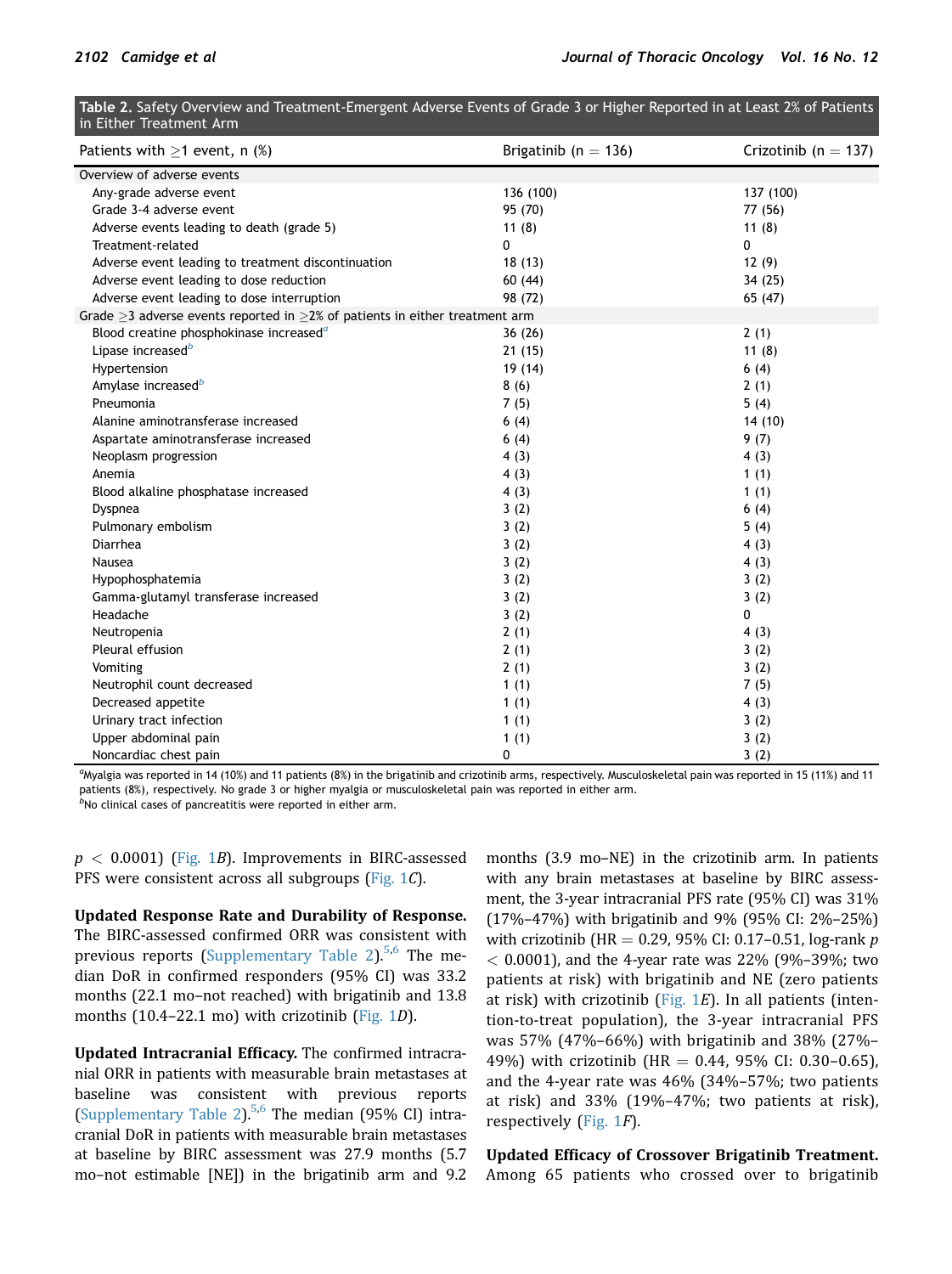<span id="page-12-0"></span>

Figure 4. Time to worsening in EORTC QLQ-C30 scores among PRO-ITT population. (A) Kaplan-Meier plot of time to worsening  $( \geq 10$ -point deterioration from baseline) in EORTC QLQ-C30 GHS score. (B) Forest plot of HRs for time to worsening in global QoL and functioning and symptom scores in the brigatinib arm versus the crizotinib arm. CI, confidence interval; EORTC QLQ-C30, European Organization for Research and Treatment of Cancer Quality of Life Questionnaire–Core 30; GHS, global health status; HR, hazard ratio; ITT, intention-to-treat; NE, not estimable; PRO, patient-reported outcome; QoL, quality of life.

(47% of total crizotinib arm, 65% of patients with PD on crizotinib), the median BIRC-assessed PFS was 16.8 months (95% CI: 10.1–23.9 mo) with a median follow-up of 22.7 months (range: 0.2–37.6 mo). The BIRC-assessed confirmed ORR was 57% (95% CI: 44%–69%), with median DoR in confirmed responders (95% CI) of 19.1 months (10.9–23.5 mo).

Subsequent Anticancer Therapy. Greater proportions of patients in the crizotinib arm received subsequent anticancer treatment after discontinuation of the study drug compared with the brigatinib arm (Supplementary Table 3). Among 121 patients who discontinued crizotinib before study end, 103 (85%) received subsequent anticancer treatment; 99 (82%) received subsequent ALK TKI treatment, most often brigatinib (80 [66%]) and alectinib (28 [23%]). Among 78 patients who discontinued brigatinib, 46 (59%) received subsequent systemic anticancer treatment and 42 (54%) received a subsequent ALK TKI, most often lorlatinib (22 [28%]) and alectinib (16 [21%]). For the 27 patients who discontinued brigatinib and had brain metastases at baseline, 19 (70%) received subsequent systemic treatment, most

often lorlatinib (10 [37%]) and alectinib (10 [37%]). Among 39 patients who discontinued crizotinib and had brain metastases at baseline, 32 (82%) received subsequent systemic treatment, most often brigatinib  $(24 \, 62\%)$ , alectinib (nine  $[23\%]$ ), and lorlatinib (nine [23%]).

Overall Survival. At study end, 92 patients had died (brigatinib, 41 [30%]; crizotinib, 51 [37%]). The KMestimated 3-year OS rate (95% CI) was 71% (62%– 78%) in the brigatinib arm and 68% (59%–75%) in the crizotinib arm without adjustment for patients who crossed over from crizotinib to brigatinib (HR  $= 0.81$ , 95% CI: 0.53-1.22, log-rank  $p = 0.331$ ) [\(Fig. 2](#page-5-0)A). At 4 years, the KM-estimated OS (95% CI) was 66% (56%– 74%; seven patients at risk) in the brigatinib arm and 60% (51%–68%; five patients at risk) in the crizotinib arm. In sensitivity analyses adjusting for treatment crossover in the crizotinib arm, the OS HR was 0.54 (95% CI: 0.31-0.92,  $p = 0.023$ ) by the MSM method ([Fig. 2](#page-5-0)B) and 0.50 (95% CI: 0.28–0.87,  $p = 0.014$ ) by the inverse probability of censoring weight approach ([Fig. 2](#page-5-0)C).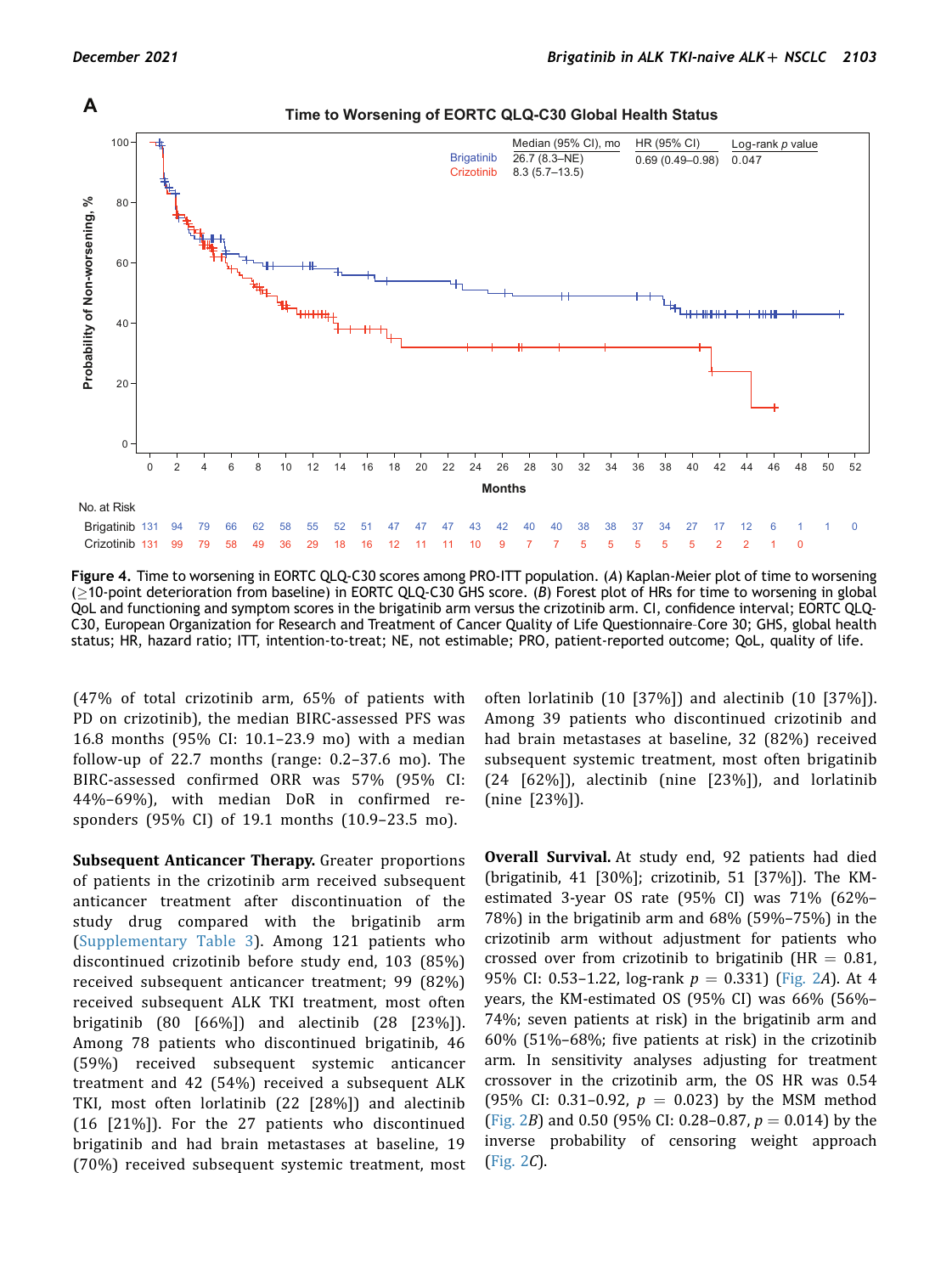#### **B**

| <b>Global QoL and functioning scores</b> |                                        | HR (95% CI)                       |
|------------------------------------------|----------------------------------------|-----------------------------------|
| <b>Global Health Status</b>              |                                        | $0.69(0.49 - 0.98)$               |
| Physical functioning                     |                                        | $0.69(0.49 - 0.98)$               |
| Role functioning                         |                                        | $0.85(0.62 - 1.18)$               |
| <b>Emotional functioning</b>             |                                        | $0.54(0.38 - 0.79)$               |
| Cognitive functioning                    |                                        | $0.76(0.56 - 1.04)$               |
| Social functioning                       |                                        | $0.57(0.40 - 0.81)$               |
|                                          |                                        |                                   |
| <b>Symptom scores</b>                    |                                        |                                   |
| Fatigue                                  |                                        | $0.69(0.50 - 0.96)$               |
| Nausea and vomiting                      |                                        | $0.57(0.41 - 0.78)$               |
| Pain                                     |                                        | $0.84(0.61 - 1.17)$               |
| Dyspnea                                  |                                        | $0.91(0.63 - 1.33)$               |
| Insomnia                                 |                                        | $0.95(0.64 - 1.40)$               |
| Appetite loss                            |                                        | $0.60(0.42 - 0.87)$               |
| Constipation                             | æ.,                                    | $0.53(0.38 - 0.74)$               |
| Diarrhea                                 |                                        | $1.01(0.76 - 1.36)$               |
| ← Brigatinib Better -                    |                                        | - Crizotinib Better $\rightarrow$ |
|                                          | 0.5<br>1.5<br>2.0<br>0.0<br>1.0<br>2.5 |                                   |

Figure 4. Continued.

Among patients with brain metastases at baseline per investigator, 33 patients had died (brigatinib, 11 of 40 [28%]; crizotinib, 22 of 41 [54%]). The HR for death was 0.43 (95% CI: 0.21-0.89, log-rank  $p =$ 0.020) [\(Fig. 2](#page-5-0)D), with a 3-year KM-estimated OS rate (95% CI) of 74% (57%–85%) with brigatinib and 55% (38%–69%) with crizotinib and a 4-year rate of 71% (53%–83%; four patients at risk) and 44% (28%– 59%; zero patients at risk), respectively. The survival benefit of brigatinib versus crizotinib in this subset of patients was greater in patients without previous radiotherapy to the brain (HR  $=$  0.25, 95% CI: 0.08– 0.75, log-rank  $p = 0.008$ ) than in patients with previous radiotherapy to the brain (HR  $=$  0.76, 95% CI: 0.27–2.12, log-rank  $p = 0.637$ ). Among patients without baseline brain metastases by investigator assessment (brigatinib,  $n = 97$ ; crizotinib,  $n = 97$ ), 59 patients had died (brigatinib, 30 [31%]; crizotinib, 29 [30%]; HR = 1.16, 95% CI: 0.69-1.93, log-rank  $p =$ 0.603; [Fig. 2](#page-5-0)E), with the 3-year OS (95% CI) estimated at 70% (59%–78%) for brigatinib and 73% (62%– 81%) for crizotinib and the 4-year OS estimated at 64% (52%–74%; three patients at risk) and 67% (56%–76%; four patients at risk), respectively.

#### Biomarker Analyses

Correlations Between Baseline ALK Fusion Variants and TP53 Mutation Status and Clinical Efficacy. Among 250 patients with baseline plasma samples for NGS analysis of circulating tumor DNA (brigatinib,  $n = 123$ ; crizotinib,  $n = 127$ ; Supplementary Fig. 1), ALK fusions were detected in 54% of patients in the brigatinib (67 of 123) and crizotinib (69 of 127) arms; EML4-ALK fusions were detected in 57 of 123 patients (46%) in the brigatinib arm and 64 of 127 patients (50%) in the crizotinib arm. The most common EML4-ALK fusions were V1 (brigatinib, 25 of 57 [44%]; crizotinib 30 of 64 [47%]) and V3 (brigatinib, 23 of 57 [40%]; crizotinib, 21 of 64 [33%]) [\(Table 1](#page-7-0)). Patients with EML-ALK fusion V3 exhibited worse PFS compared with patients with V1 or V2, regardless of the treatment group ([Table 1](#page-7-0) and [Fig. 3](#page-8-0)A). Multivariate analysis adjusting for potential confounding effects of molecular and clinical covariates confirmed a significant independent effect of V3 versus V1 on PFS (HR [95% CI] for PD, V3 versus V1: 2.45 [1.07–5.60], brigatinib; 3.42 [1.56–7.50], crizotinib) ([Fig. 3](#page-8-0)B). Although the OS data were immature, there was the suggestion of a trend for worse OS in patients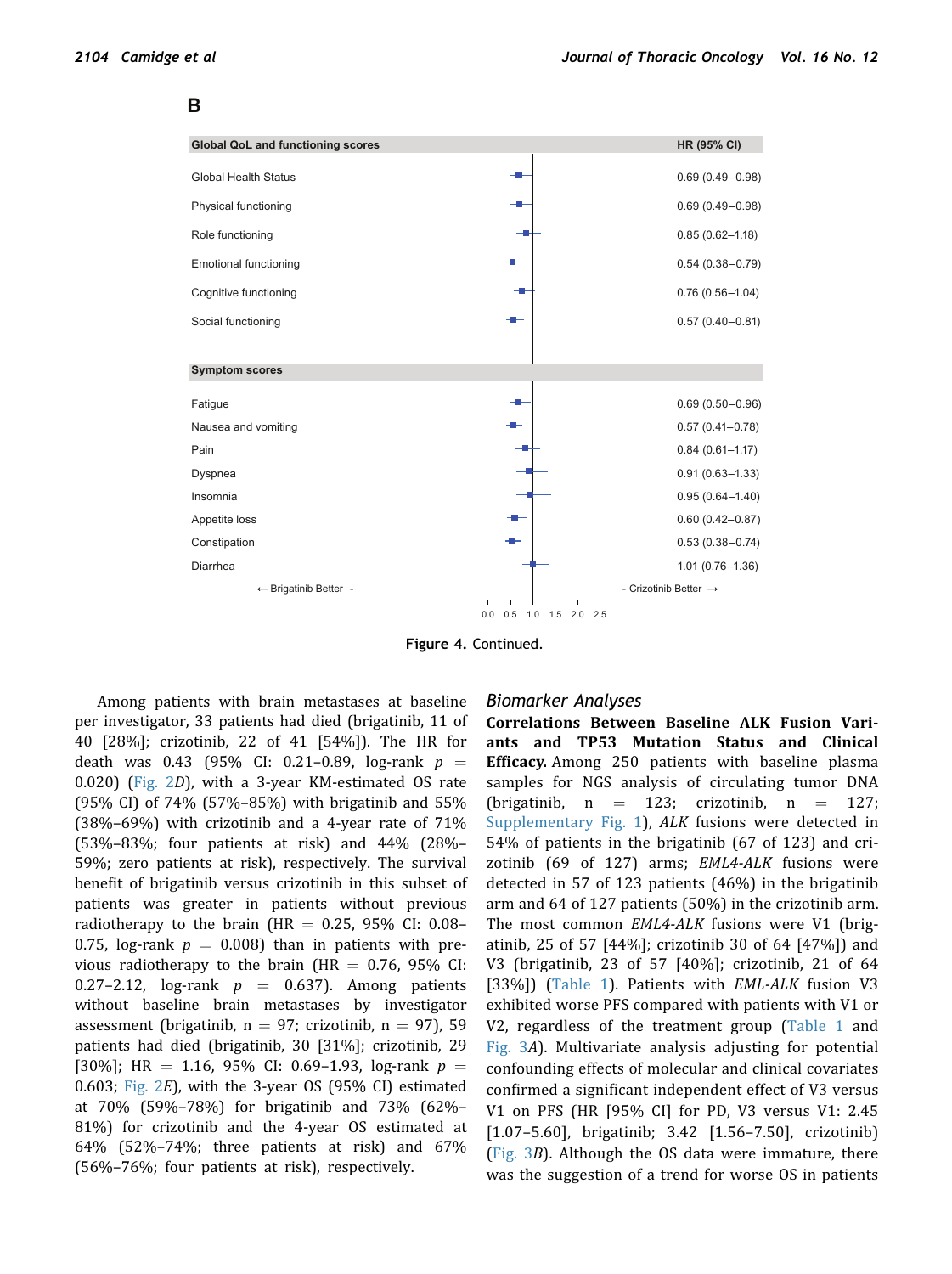with V3 compared with V1 (HR [95% CI] for death, V3 versus V1: 1.45 [0.54–3.91], brigatinib; 1.58 [0.65, 3.83], crizotinib) ([Fig. 3](#page-8-0)C). Brigatinib exhibited a higher ORR and longer median PFS compared with crizotinib in all variant subgroups ([Table 1\)](#page-7-0).

Among patients with EML4-ALK fusions detected at screening, the TP53 mutation was detected in 22 of 57 patients (39%) in the brigatinib arm and 23 of 64 patients (36%) in the crizotinib arm [\(Table 1](#page-7-0)). Patients with the TP53 mutation exhibited a trend toward lower ORR and worse PFS compared with patients with wild type (WT) in both treatment arms [\(Table 1](#page-7-0) and [Fig. 3](#page-8-0)D). The TP53 mutation maintained a strong prognostic trend toward worse PFS in the multivariate analysis (HR [95% CI] for PD, TP53 mutation versus  $WT = 1.76$  [0.81– 3.83], brigatinib; 1.77 [0.90–3.49], crizotinib) [\(Fig. 3](#page-8-0)B). There was also a trend for poorer OS (HR [95% CI] for death, TP53 mutation versus  $WT = 2.36$  [1.00–5.58], brigatinib;  $1.98$  [0.91-4.27], crizotinib) (Fig.  $3E$ ). Brigatinib exhibited superior ORR and PFS compared with crizotinib in patients with and without the TP53 mutation ([Table 1\)](#page-7-0).

Emerging Mutations. Mutations detected in plasma at baseline, cycle 3, and EOT are listed in Supplementary Table 4. No clear pattern of emerging mutations was identified in patients who progressed on brigatinib. Among patients with assessable plasma samples who discontinued owing to PD, emerging non-ALK mutation types detected in at least one patient at cycle 3 or EOT were EGFR, FGFR2, FGFR3, KEAP1, KRAS, MET, MYC, RICTOR, ROS1, and TP53 in the brigatinib arm and EGFR, ERBB2, FGFR2, FGFR3, JAK2, KEAP1, MET, MYC, PIK3CA, STK11, and TP53 in the crizotinib arm (Supplementary Table 5). Emerging ALK mutations were detected at EOT in two patients in the brigatinib arm and 10 patients in the crizotinib arm (Supplementary Table 5).

#### Safety

The most common ( $>25\%$  of patients overall) anygrade treatment-emergent AEs (TEAEs) were gastrointestinal events, increased blood creatine phosphokinase, cough, and increased aminotransferases. TEAEs reported in at least 5% of patients are listed in Supplementary Table 6. Grade 3 to 5 TEAEs were reported for 78% of patients in the brigatinib arm and 64% in the crizotinib arm ([Table 2\)](#page-11-2). Dose reduction owing to AEs occurred in 44% and 25% of patients in the brigatinib and crizotinib arms, respectively. AEs leading to dose reduction in at least one patient are listed in Supplementary Table 7. Treatment was interrupted owing to AEs in 72% versus 47% and discontinued owing to AEs in 13% versus 9%

of treated patients in the brigatinib and crizotinib arms, respectively.

Interstitial lung disease (ILD) or pneumonitis at any time occurred in 8 of 136 patients (6%) in the brigatinib arm and 3 of 137 patients (2%) in the crizotinib arm; grade 3 or higher ILD or pneumonitis occurred in 4 of 136 (3%) and 1 of 137 ( $\langle 1\%$ ) patients, respectively. Among patients who crossed over to brigatinib from crizotinib, 4 of 65  $(6%)$  had ILD or pneumonitis  $(1 \, [2\%])$ grade  $\geq$ 3) after crossover.

#### Updated Health-Related QoL

The median time to worsening in GHS/QoL for brigatinib was 26.7 months, and for crizotinib was 8.3 months (HR =  $0.69$ , 95% CI: 0.49-0.98, log-rank  $p = 0.047$ ) [\(Fig. 4](#page-12-0)A). Compared with crizotinib, brigatinib significantly delayed the time to worsening of emotional and social functioning and symptoms of fatigue, nausea and vomiting, appetite loss, and constipation (log-rank  $p < 0.05$ ) ([Fig. 4](#page-12-0)B). No domain significantly favored crizotinib.

#### Discussion

Results of the final analysis of the ALTA-1L trial of brigatinib versus crizotinib in patients with ALK TKI– naive  $ALK<sub>+</sub>$  NSCLC were consistent with those of the first two interim analyses,<sup>[5](#page-16-1),[6](#page-16-2)</sup> with approximately 15 months' additional follow-up (median  $= 40$  mo for brigatinib) since the second interim analysis. Brigatinib continued to exhibit superior BIRC-assessed PFS compared with crizotinib, with a 52% reduction in the risk of progression or death (HR  $= 0.48$ ). DoR data have matured since the previous analysis, demonstrating more durable responses with brigatinib (median  $=$  33.2 mo) than crizotinib (13.8 mo). OS data were still maturing at final analysis (30% event rate) and indicated similar OS in the two arms (HR  $= 0.81$ ), although OS may be affected by the imbalance of subsequent anticancer therapies, including a high rate of crossover to brigatinib and a higher rate of receiving any subsequent anticancer therapy after discontinuing study treatment in the crizotinib arm. Sensitivity analyses of OS that adjusted for possible confounding from crossover suggested that brigatinib treatment would have been associated with improved OS (HR  $= 0.54$  by MSM method) if treatment crossover had not been allowed in the crizotinib arm.

Brigatinib continued to exhibit compelling intracranial efficacy. The risk of intracranial progression was reduced by 56% in all patients (HR  $= 0.44$ ) and by 71% in patients with any brain metastases at baseline (HR  $=$ 0.29) with brigatinib compared with crizotinib. Intracranial responses were durable, with median intracranial DoR of 27.9 months in the brigatinib arm and 9.2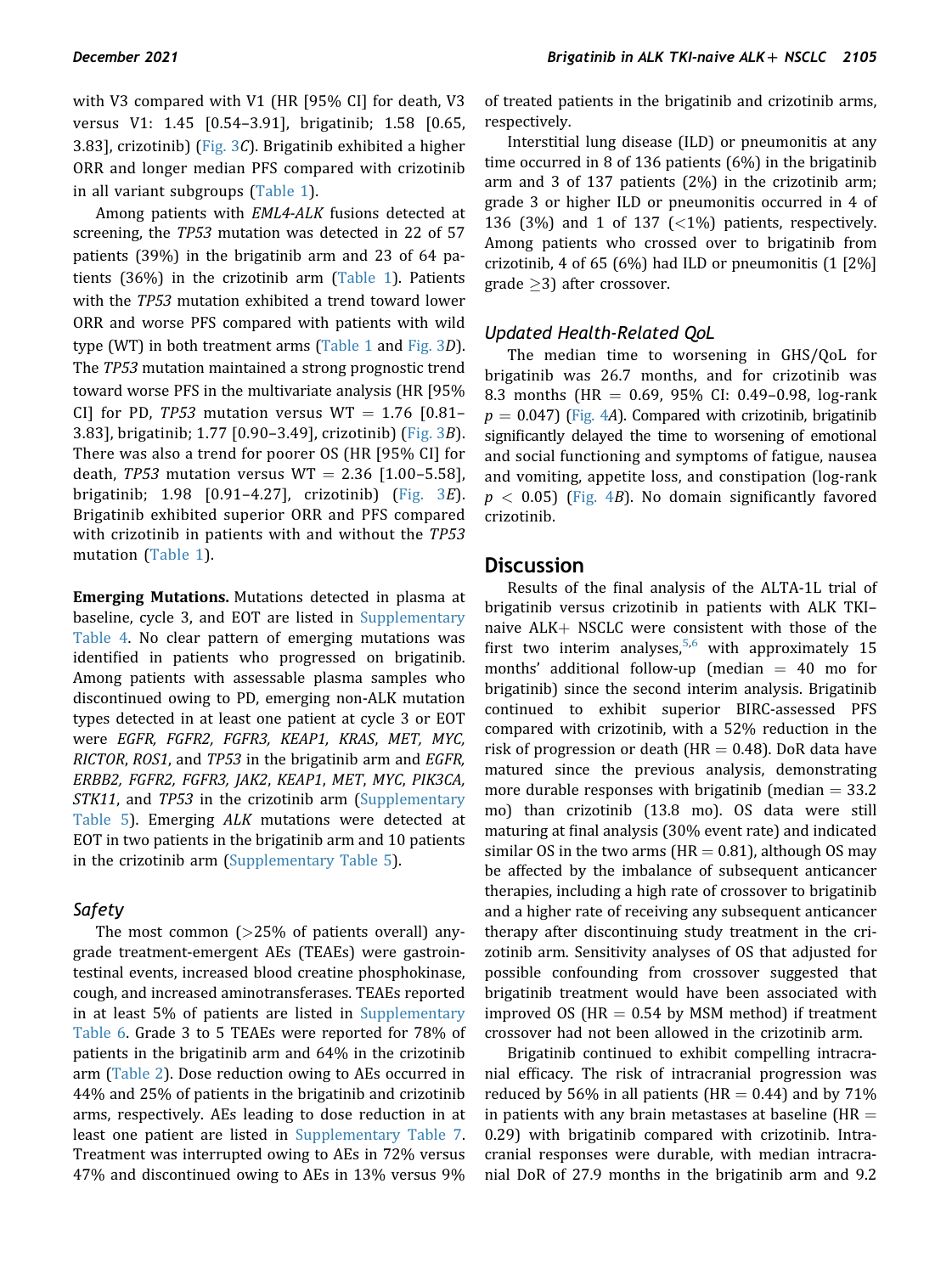months in the crizotinib arm in patients with measurable brain metastases at baseline. The HR for OS with brigatinib versus crizotinib in patients with baseline brain metastases was 0.43 (log-rank  $p = 0.020$ ) despite the high rate of crossover in the crizotinib arm, suggesting a survival benefit in patients with brain metastases receiving brigatinib as the first ALK TKI treatment. The applicability of this finding, although limited by the small number of patients in the posthoc OS analysis, is supported by the strong intracranial response and intracranial DoR, and as such, generates interesting hypotheses for optimal drug sequencing in  $ALK + NSCLC$ for evaluation in future studies.

Our analyses of ALK fusion variants in plasma revealed a predominance of EML4-ALK fusions V1 and V3 in the ALTA-1L population, consistent with previous reports in ALK+ NSCLC.<sup>[9](#page-16-5),[18](#page-17-5)</sup> The efficacy benefit (both PFS and ORR) of brigatinib versus crizotinib was consistent across patients with EML4-ALK fusion variants V1, V2, and V3, although the PFS was shorter in patients with V3 compared with other variants. Detection of the EML4-ALK fusion V3 in plasma was associated with significantly shorter PFS than V1 in multivariate analyses of the brigatinib ( $p = 0.033$ ) and crizotinib arms ( $p = 0.002$ ). Previous studies reported no significant difference in PFS with first-line crizotinib or alectinib in patients with V1 versus V3 detected in plasma or tumor specimens,  $9.18$  $9.18$  although one study revealed a shorter PFS in patients with V3 versus V1 (in tumor specimens) treated with lorlatinib after crizotinib.<sup>[9](#page-16-5)</sup> That study also revealed that tumors with EML4-ALK V3 were more likely to develop resistance mutations, especially ALK G1202R.<sup>[9](#page-16-5)</sup>

In ALTA-1L, the TP53 mutation was detected in 37% of patients with the EML4-ALK fusion detected in plasma at screening. The presence of TP53 mutations in tumor specimens has been correlated with lower response rates and shorter PFS and OS in patients with  $ALK+$  NSCLC treated with crizotinib.<sup>10-12</sup> Our results revealed a trend for plasma detection of the TP53 mutation as a prognostic biomarker of poor ORR and PFS. This trend persisted in multivariate analyses adjusting for confounding covariates, indicating that the effect of TP53 mutations warrants further investigation in a larger population.

Resistance to ALK TKIs may develop through ALKdependent and ALK-independent mechanisms. $19,20$  $19,20$  Secondary acquired ALK resistance mutations, the primary mechanism of resistance, generate conformational changes in the ALK protein, interfering with the binding of ALK inhibitors. ALK resistance mutations develop more frequently with second- or next-generation ALK inhibitors compared with crizotinib.<sup>20</sup> Gainor et al.<sup>20</sup> reported  $ALK$ mutations in 20% of the 55 patients who progressed on crizotinib versus 54% with second-generation ALK inhibitors (n = 41) and 71% with brigatinib (n = 7). The most common mutations after progression on crizotinib and second-generation inhibitors were the ALK L1196M gatekeeper mutation and  $ALK$  G1202R, respectively.<sup>20</sup> We detected only two emerging ALK mutations in plasma postprogression on brigatinib among 64 patients with EOT samples. No patient in either treatment arm developed the resistant G1202R mutation. Consistent with results from the ALTA study in patients with crizotinib-resistant NSCLC, $^{21}$  non-ALK emerging mutations were detected after progression on brigatinib in ALTA-1L, although with relatively less complexity and at a lower rate than observed with crizotinib. No clear patterns in ALKdependent mechanisms of resistance to brigatinib were apparent in the first-line setting. An independent study with a larger sample size is needed.

The safety profile of brigatinib in the first-line setting was consistent with its known safety profile, with no new safety signals observed. Increases in blood creatine phosphokinase occurred frequently in patients treated with brigatinib (50%), but no cases of clinically diagnosed rhabdomyolysis were reported. Consistent with the primary clinical outcomes, brigatinib also continued to exhibit health-related QoL (HRQoL) benefits such as delaying the time to worsening in GHS/ QoL and multiple other HRQoL domain scores compared with crizotinib.

In conclusion, the final results of ALTA-1L revealed efficacy and safety consistent with the two interim analyses, with longer follow-up. Brigatinib continued to exhibit superior efficacy and tolerability and better HRQoL than crizotinib. The superior efficacy of brigatinib compared with crizotinib was consistent across EML4-ALK fusion variants and in patients with and without the TP53 mutation. Whereas OS data remained immature, the suggestion of a survival advantage in patients with brain metastases starting with brigatinib as the first ALK TKI generates interesting hypotheses for future study of optimal drug sequencing and supports brigatinib as a standard treatment option for treatmentnaive ALK+ NSCLC.

# CRediT Authorship Contribution Statement

D. Ross Camidge: Conceptualization, Investigation, Methodology, Project administration, Resources.

Hye Ryun Kim, Myung-Ju Ahn, James C. H. Yang, Ji-Youn Han, Ki Hyeong Lee, Angelo Delmonte, Dong-Wan Kim: Investigation.

Maximilian J. Hochmair: Conceptualization, Formal analysis, Investigation, Methodology, Project administration, Resources, Software, Validation, Supervision, Visualization, Writing - original draft.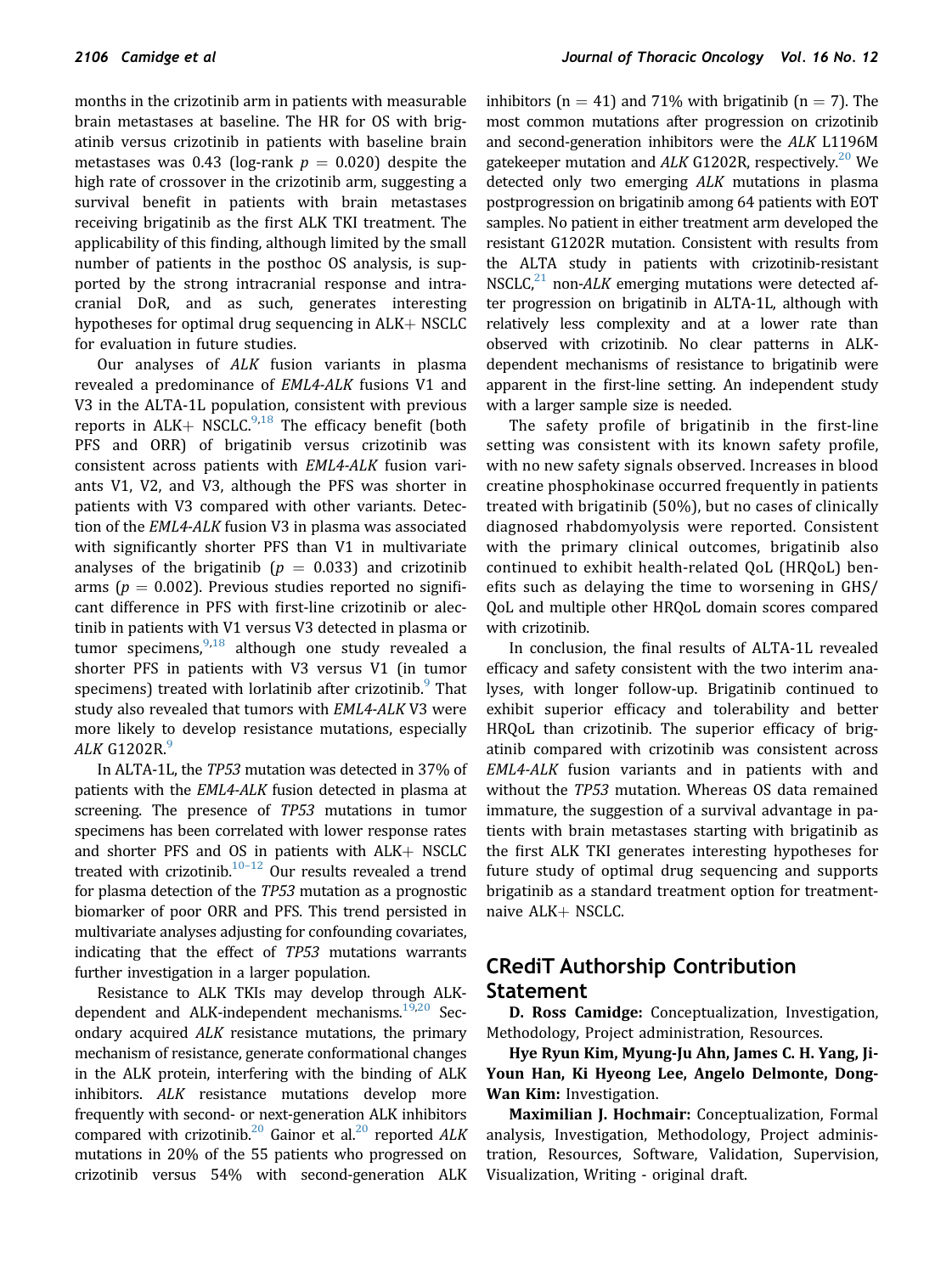Maria Rosario Garcia Campelo: Investigation, Validation, Visualization.

Frank Griesinger: Data curation, Formal analysis, Investigation, Supervision, Validation.

Enriqueta Felip: Investigation, Validation.

Raffaele Califano: Investigation, Project administration, Validation.

Alexander I. Spira: Data curation, Formal analysis, Funding acquisition, Investigation, Methodology, Project administration, Supervision, Validation, Visualization.

Scott N. Gettinger: Conceptualization, Data curation, Formal analysis, Investigation.

Marcello Tiseo: Investigation, Supervision, Validation.

Huamao M. Lin: Formal analysis, Methodology.

Yuyin Liu: Data analysis.

Florin Vranceanu: Data curation, Formal analysis.

Huifeng Niu: Formal analysis, Investigation, Methodology.

Pingkuan Zhang: Data curation, Formal analysis, Funding acquisition, Investigation, Project administration, Resources, Supervision, Validation.

Sanjay Popat: Conceptualization, Data curation, Investigation, Methodology, Project administration, Resources, Supervision, Validation, Visualization.

D. Ross Camidge, Hye Ryun Kim, Myung-Ju Ahn, James C. H. Yang, Ji-Youn Han, Maximilian J. Hochmair, Ki Hyeong Lee, Angelo Delmonte, Maria Rosario Garcia Campelo, Dong-Wan Kim, Frank Griesinger, Enriqueta Felip, Raffaele Califano, Alexander I. Spira, Scott N. Gettinger, Marcello Tiseo, Huamao M. Lin, Yuyin Liu, Florin Vranceanu, Huifeng Niu, Pingkuan Zhang, Sanjay Popat: Writing - review & editing.

### Acknowledgments

This study was sponsored by ARIAD Pharmaceuticals, Inc., Cambridge, MA, a wholly owned subsidiary of Takeda Pharmaceutical Company Limited. The authors thank the patients, their families, and their caregivers; the ALTA-1L (ALK in Lung cancer Trial of brigAtinib in the 1st Line) investigators and their team members at each study site; and colleagues from ARIAD Pharmaceuticals, Inc., a whollyowned subsidiary of Takeda Pharmaceutical Company Limited. Professional medical writing assistance was provided by Lauren Gallagher, RPh, PhD, and Lela Creutz, PhD, of Peloton Advantage, LLC, an OPEN Health company, Parsippany, NJ, and funded by Millennium Pharmaceuticals, Cambridge, MA, a wholly owned subsidiary of Takeda Pharmaceutical Company Limited. The authors also thank Teodor G. Paunescu, PhD, (Millennium Pharmaceuticals) for editorial assistance.

### Data Sharing Statement

The data sets, including the redacted study protocol, redacted statistical analysis plan, and individual participant data supporting the results reported in this article, will be made available within three months from the initial request to researchers who provide a methodologically sound proposal. The data will be provided after deidentification, in compliance with applicable privacy laws, data protection, and requirements for consent and anonymization.

## Supplementary Data

Note: To access the supplementary material accompanying this article, visit the online version of the Journal of Thoracic Oncology at [www.jto.org](http://www.jto.org) and at [https://doi.](https://doi.org/10.1016/j.jtho.2021.07.035) [org/10.1016/j.jtho.2021.07.035](https://doi.org/10.1016/j.jtho.2021.07.035).

### <span id="page-16-0"></span>References

- 1. [Huang WS, Liu S, Zou D, et al. Discovery of brigatinib](http://refhub.elsevier.com/S1556-0864(21)02398-4/sref1) [\(AP26113\), a phosphine oxide-containing, potent, orally](http://refhub.elsevier.com/S1556-0864(21)02398-4/sref1) [active inhibitor of anaplastic lymphoma kinase.](http://refhub.elsevier.com/S1556-0864(21)02398-4/sref1) J Med Chem[. 2016;59:4948](http://refhub.elsevier.com/S1556-0864(21)02398-4/sref1)–4964.
- 2. [Gainor JF, Varghese AM, Ou SH, et al. ALK rearrange](http://refhub.elsevier.com/S1556-0864(21)02398-4/sref2)[ments are mutually exclusive with mutations in EGFR or](http://refhub.elsevier.com/S1556-0864(21)02398-4/sref2) [KRAS: an analysis of 1,683 patients with non-small cell](http://refhub.elsevier.com/S1556-0864(21)02398-4/sref2) lung cancer. [Clin Cancer Res](http://refhub.elsevier.com/S1556-0864(21)02398-4/sref2). 2013;19:4273–4281.
- 3. [Wong DW, Leung EL, So KK, et al. The EML4-ALK fusion](http://refhub.elsevier.com/S1556-0864(21)02398-4/sref3) [gene is involved in various histologic types of lung can](http://refhub.elsevier.com/S1556-0864(21)02398-4/sref3)[cers from nonsmokers with wild-type EGFR and KRAS.](http://refhub.elsevier.com/S1556-0864(21)02398-4/sref3) Cancer[. 2009;115:1723](http://refhub.elsevier.com/S1556-0864(21)02398-4/sref3)–1733.
- 4. [Koivunen JP, Mermel C, Zejnullahu K, et al. EML4-ALK](http://refhub.elsevier.com/S1556-0864(21)02398-4/sref4) fusion gene and effi[cacy of an ALK kinase inhibitor in](http://refhub.elsevier.com/S1556-0864(21)02398-4/sref4) lung cancer. [Clin Cancer Res](http://refhub.elsevier.com/S1556-0864(21)02398-4/sref4). 2008;14:4275–4283.
- <span id="page-16-1"></span>5. [Camidge DR, Kim HR, Ahn MJ, et al. Brigatinib versus](http://refhub.elsevier.com/S1556-0864(21)02398-4/sref5) [crizotinib in ALK-positive non](http://refhub.elsevier.com/S1556-0864(21)02398-4/sref5)–small-cell lung cancer. N Engl J Med[. 2018;379:2027](http://refhub.elsevier.com/S1556-0864(21)02398-4/sref5)–2039.
- <span id="page-16-2"></span>6. [Camidge R, Kim HR, Ahn M, et al. Brigatinib versus cri](http://refhub.elsevier.com/S1556-0864(21)02398-4/sref6)[zotinib in advanced ALK inhibitor-naive ALK-positive](http://refhub.elsevier.com/S1556-0864(21)02398-4/sref6) non–[small cell lung cancer: second interim analysis of](http://refhub.elsevier.com/S1556-0864(21)02398-4/sref6) [the phase III ALTA-1L trial.](http://refhub.elsevier.com/S1556-0864(21)02398-4/sref6) J Clin Oncol. 2020;38:3592– [3603](http://refhub.elsevier.com/S1556-0864(21)02398-4/sref6).
- <span id="page-16-3"></span>7. [Sabir SR, Yeoh S, Jackson G, Bayliss R. EML4-ALK vari](http://refhub.elsevier.com/S1556-0864(21)02398-4/sref7)[ants: biological and molecular properties, and the im](http://refhub.elsevier.com/S1556-0864(21)02398-4/sref7)[plications for patients.](http://refhub.elsevier.com/S1556-0864(21)02398-4/sref7) Cancers (Basel). 2017;9:118.
- 8. [Yoshida T, Oya Y, Tanaka K, et al. Differential crizotinib](http://refhub.elsevier.com/S1556-0864(21)02398-4/sref8) [response duration among ALK fusion variants in ALK](http://refhub.elsevier.com/S1556-0864(21)02398-4/sref8)[positive non-small-cell lung cancer.](http://refhub.elsevier.com/S1556-0864(21)02398-4/sref8) J Clin Oncol. [2016;34:3383](http://refhub.elsevier.com/S1556-0864(21)02398-4/sref8)–3389.
- <span id="page-16-5"></span>9. [Lin JJ, Zhu VW, Yoda S, et al. Impact of EML4-ALK variant](http://refhub.elsevier.com/S1556-0864(21)02398-4/sref9) [on resistance mechanisms and clinical outcomes in ALK](http://refhub.elsevier.com/S1556-0864(21)02398-4/sref9)[positive lung cancer.](http://refhub.elsevier.com/S1556-0864(21)02398-4/sref9) J Clin Oncol. 2018;36:1199–1206.
- <span id="page-16-4"></span>10. [Song P, Zhang F, Li Y, et al. Concomitant TP53 mutations](http://refhub.elsevier.com/S1556-0864(21)02398-4/sref10) [with response to crizotinib treatment in patients with](http://refhub.elsevier.com/S1556-0864(21)02398-4/sref10) [ALK-rearranged non-small-cell lung cancer.](http://refhub.elsevier.com/S1556-0864(21)02398-4/sref10) Cancer Med. [2019;8:1551](http://refhub.elsevier.com/S1556-0864(21)02398-4/sref10)–1557.
- 11. Kron A, Alidousty C, Scheffl[er M, et al. Impact of TP53](http://refhub.elsevier.com/S1556-0864(21)02398-4/sref11) [mutation status on systemic treatment outcome in ALK-](http://refhub.elsevier.com/S1556-0864(21)02398-4/sref11)